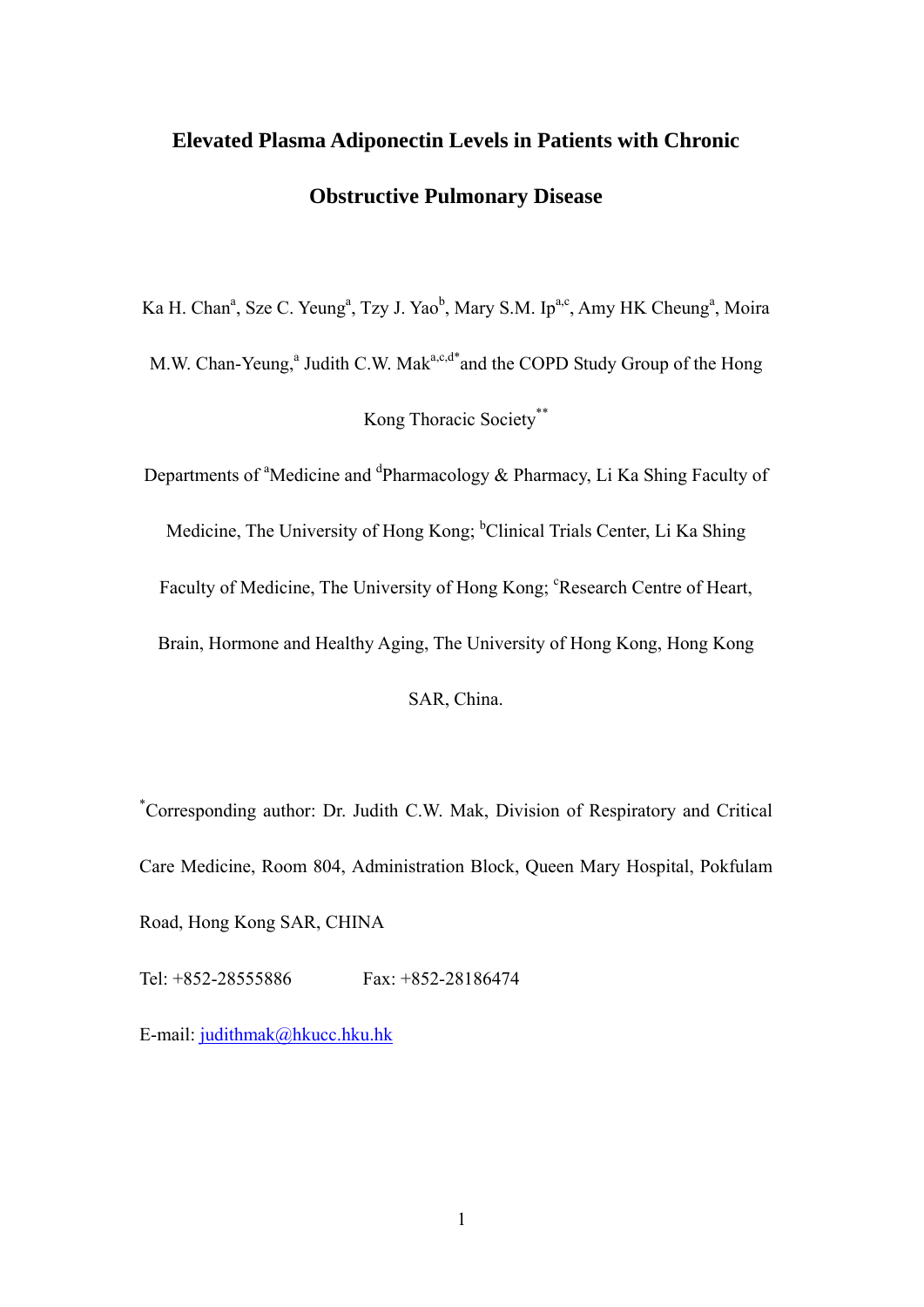**Running title:** Plasma adiponectin levels in COPD

**Word count:** 2615

**Number of tables:** 4

**Number of figures:** 2

**Number of references:** 38

**Keywords:** Adiponectin, Chronic obstructive pulmonary disease, C-reactive protein, Interleukin-6, Interleukin-8, Lung function

\*\*Members of the COPD study group of the Hong Kong Thoracic Society includes: Queen Mary Hospital: Prof WK Lam; Grantham Hospital: Dr. W. W. Yew, Dr. P. C. Wong; Dr. C. H. Chau; Ruttonjie Hospital: Dr. R. Liu, Dr. CW Lam; Pamela Youde Eastern Hospital: Loletta So; Kwong Wah Hospital: Wilson Yee; Haven of Hope Hospital: Dr. K.K. Chan and Dr. K.S. Chan; Queen Elizabeth Hospital: Dr. J.W.M. Chan; United Christian Hospital: Dr. C.M Chu; Alice Ho Miu Ling Nethersole Hospital: A.S.S. Ho; Tuen Mun Hospital: K.M. Sit; Northern Distric Hospital: Dr. K. Choo, Dr. W. K. Lam; Prince of Wales Hospital: Dr. F.W.S. Ko; Princess Margaret Hospital: Dr. W.C. Yu; Caritas Medical Centre, Dr. M. Wong.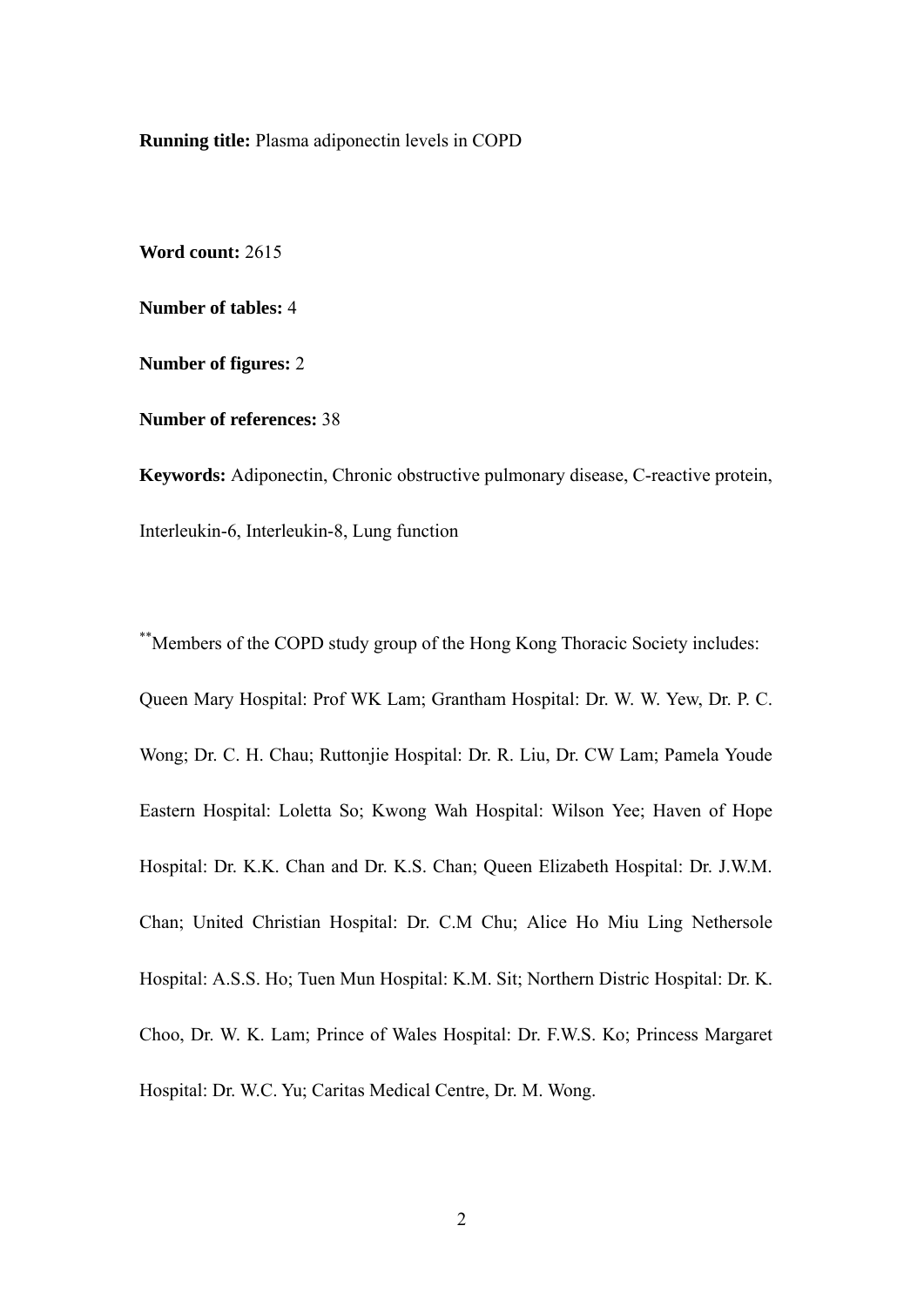#### **ABSTRACT**

**Background:** Adiponectin is an anti-inflammatory adipokine and may play a role in COPD pathogenesis. This study was to investigate the relationship between adiponectin, interleukin (IL)-6, IL-8 and C-reactive protein (CRP) and COPD by evaluating these biomarkers in ever-smokers with or without the disease.

**Method:** Plasma levels of adiponectin, IL-6, IL-8 and CRP were measured using commercial available kits respectively in COPD patients (n=71), healthy ever-smokers ( $n = 62$ ) and non-smokers ( $n = 51$ ).

**Results:** There were significant increases in plasma adiponectin, IL-6 and CRP in COPD patients [median (IQR): 4.39 μg/ml (2.68-6.98 μg/ml), 4.19 pg/ml  $(\leq 2.40 - 6.40 \text{ pg/ml})$ , 8.75 mg/l  $(4.26 - 40.63 \text{ mg/l})$  respectively compared to healthy ever-smokers  $[1.90 \mu g/ml$   $(0.86-2.86 \mu g/ml)$ ,  $\leq 2.40 \mu g/ml$   $(\leq 2.40-2.77 \mu g/ml)$ ,  $3.71$ mg/l (1.97-10.37 mg/l) respectively;  $p < 0.001$ ] and non-smokers [1.76  $\mu$ g/ml]  $(1.34-2.52 \text{ µg/ml})$ ,  $\leq$  2.40 pg/ml  $(\leq$ 2.40-2.78 pg/ml), 3.12 mg/l  $(2.11-5.71 \text{ mg/l})$ respectively;  $p \le 0.001$ ]. COPD patients had lower plasma IL-8 levels than healthy ever-smokers. Among ever-smokers with or without COPD, plasma adiponectin, IL-6 and CRP levels were inversely correlated with  $FEV<sub>1</sub>$  (% predicted) after adjustment for age, BMI, smoking status and pack-years.

**Conclusion:** Our findings suggest that in COPD patients, adiponectin might be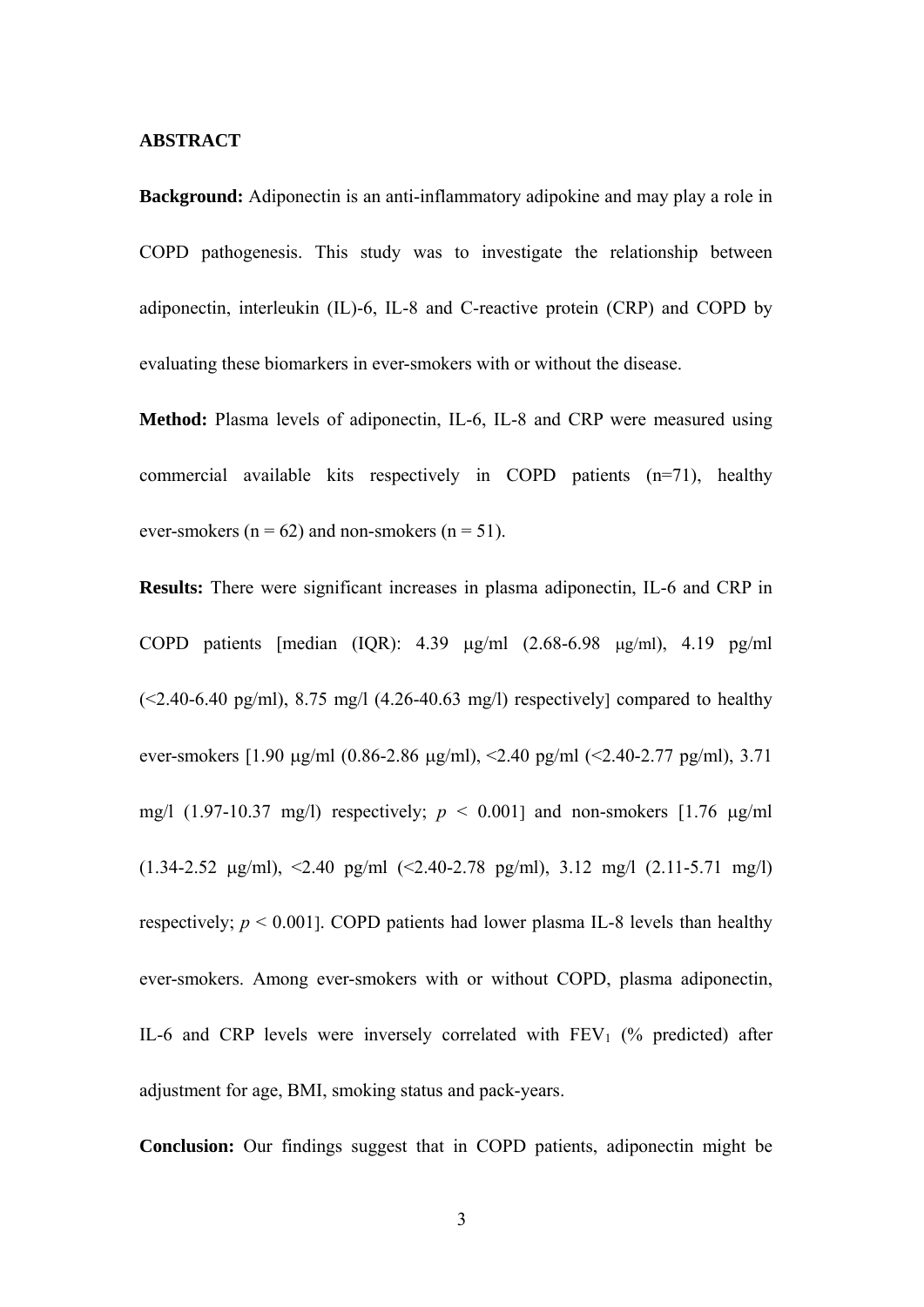associated with COPD pathogenesis.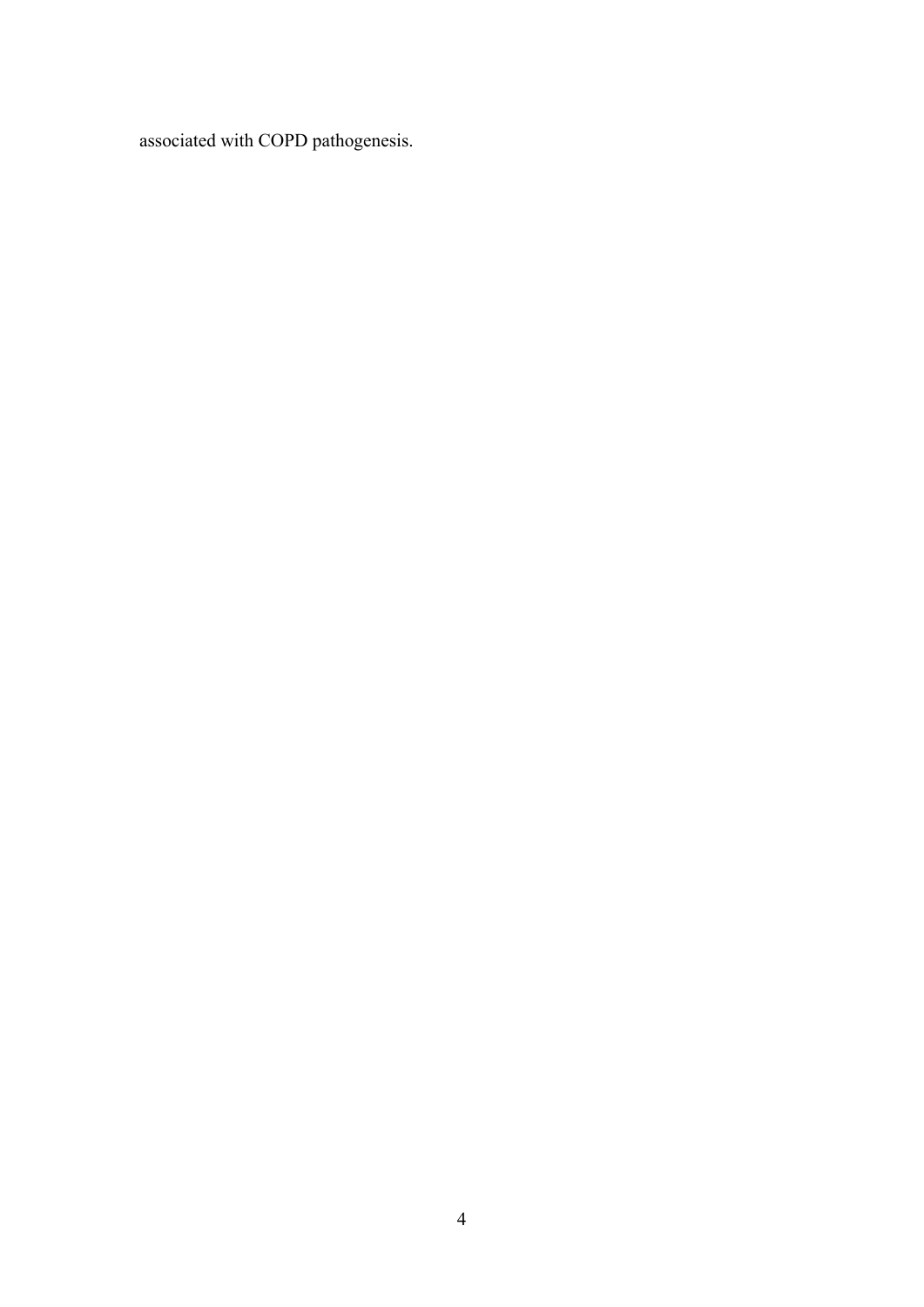### 1 **INTRODUCTION**

| $\overline{2}$ | Chronic obstructive pulmonary disease (COPD) is a major global disease and                       |
|----------------|--------------------------------------------------------------------------------------------------|
| $\overline{3}$ | has been estimated to be the third leading cause of mortality worldwide by 2020. <sup>1</sup> It |
| $\overline{4}$ | is a disease characterized by slowly progressive airflow limitation and includes both            |
| 5              | emphysema and chronic bronchitis. <sup>2</sup> Cigarette smoking is the most important risk      |
| 6              | factor, contributing to more than 90% of COPD cases. <sup>3</sup> There is increasing evidence   |
| $\tau$         | of systemic inflammation in patients with COPD. However, the main cause for the                  |
| 8              | presence of systemic inflammation in COPD patients is still unclear but systemic                 |
| 9              | hypoxia due to the progression of COPD has been suggested to be a possibility.                   |
| 10             | Several disease biomarkers have been found to be helpful in assessing systemic and               |
| 11             | local inflammation including interleukin (IL)-6, IL-8 and C-reactive protein                     |
| 12             | $(CRP).^{4-8}$                                                                                   |
|                |                                                                                                  |

13 14 15 16 17 18 19 Adiponectin is a secretary 30kD protein synthesized by adipocytes in healthy subjects. Three isoforms (trimer, hexamer and high molecular weight complex) were found in the circulation with different biochemical properties.<sup>9</sup> Its role in inflammation is controversial since its plasma concentration decreases in diseases such as metabolic syndrome and type II diabetes $10$  but increases in some inflammatory diseases like rheumatoid arthritis and systemic lupus erythematosus.11,12 Elevation of plasma adiponectin level was found in patients with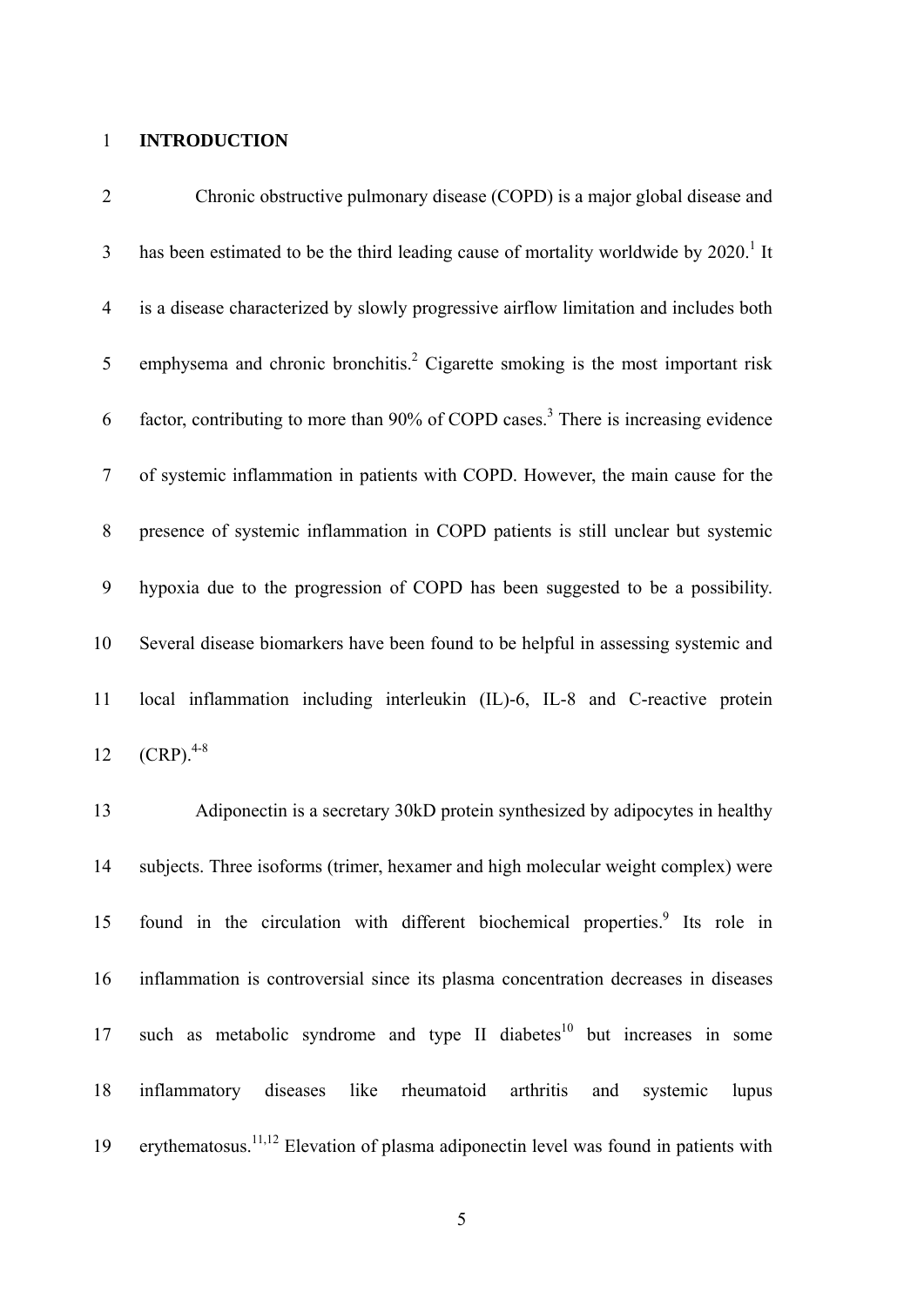| 20 | stable and acute exacerbation of COPD. <sup>13,14</sup> However, in one study, adiponectin was |
|----|------------------------------------------------------------------------------------------------|
| 21 | found to suppress $TNF-\alpha$ and MMP-12 production in alveolar macrophages and               |
| 22 | absence of adiponectin led to an emphysema-like lesion in adiponectin knock-out                |
| 23 | mice. <sup>15</sup>                                                                            |
| 24 | In this study, we hypothesized that circulating levels of adiponectin and other                |
| 25 | conventional inflammatory biomarkers might be associated with lung function in                 |
| 26 | ever-smokers with or without COPD. Thus, we studied patients with stable COPD                  |
| 27 | who were ever-smokers, and healthy ever-smokers and non-smokers as controls to                 |
| 28 | investigate circulating levels of adiponectin, IL-6, IL-8 and CRP, and the                     |
| 29 | correlations between these biomarkers and lung functions.                                      |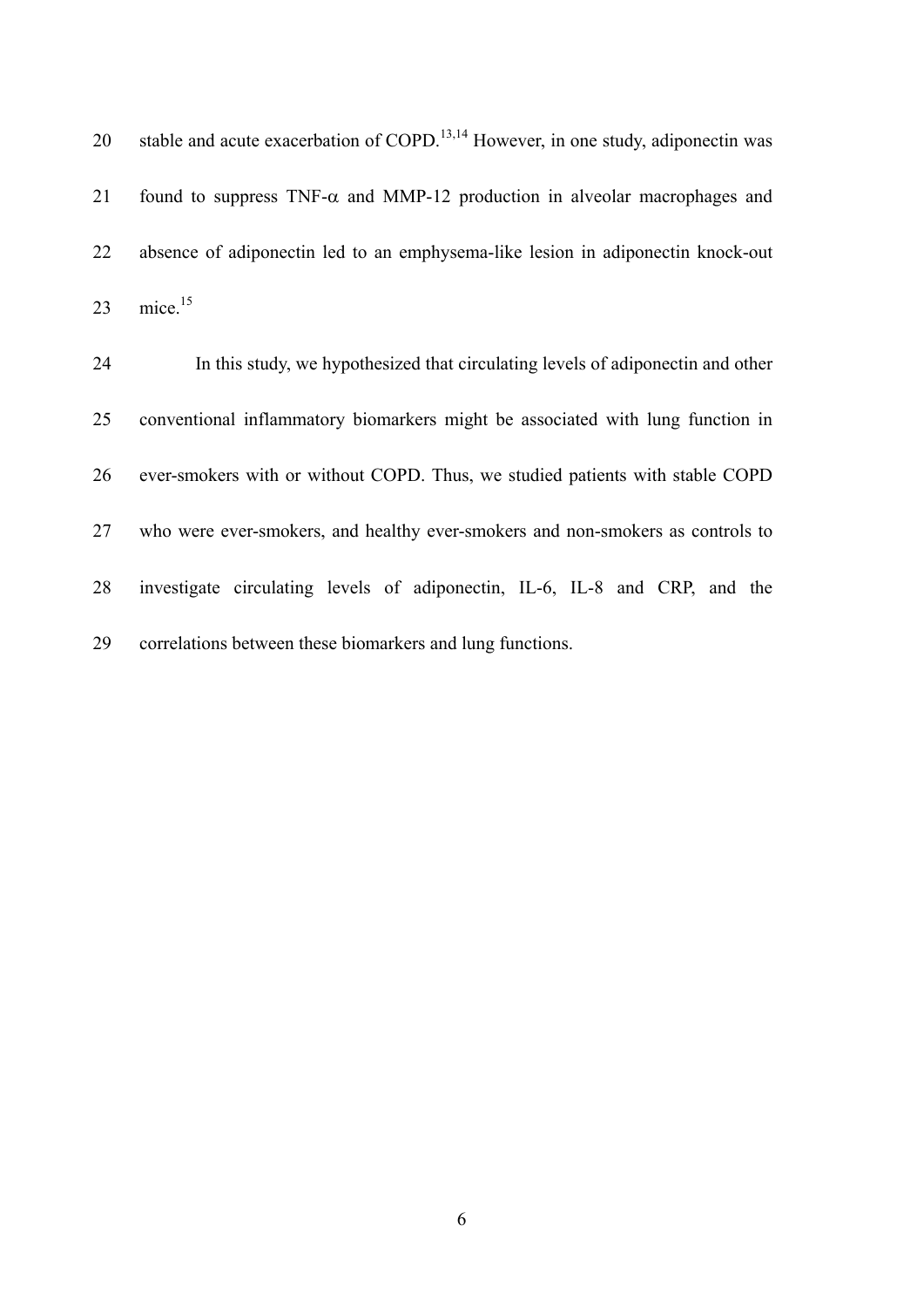# 30 **METHODS**

#### 31 *Study Subjects*

| 32 | Three groups of men, a total of 184, were randomly chosen from our                               |
|----|--------------------------------------------------------------------------------------------------|
| 33 | database of the COPD study conducted by the COPD Study Group of the Hong                         |
| 34 | Kong Thoracic Society between 2005 and $2006$ : <sup>16</sup> (1) healthy life long non-smokers; |
| 35 | (2) healthy ever-smokers: either current smokers or ex-smokers (defined as those                 |
| 36 | who had not smoked within the last 12 months) with $FEV_1/FVC \ge 70$ and $FEV_1 \ge 80$         |
| 37 | (% predicted), and no chronic respiratory symptoms; and (3) stable COPD patients,                |
| 38 | who are ever-smokers and defined as $FEV_1/FVC < 70$ and/or $FEV_1 < 80$ (%                      |
| 39 | predicted) according to the diagnostic criteria of Global Initiative for Chronic                 |
| 40 | Obstructive Lung Disease (GOLD). <sup>17</sup> Stable COPD patients were defined as those        |
| 41 | who did not have exacerbation within the last 12 weeks prior to recruitment. The                 |
| 42 | healthy subjects, irrespective of smoking habits, were recruited from those attending            |
| 43 | churches and community centers for the elderly across Hong Kong. COPD patients                   |
| 44 | were recruited from outpatient respiratory clinics. Lung function tests were                     |
| 45 | performed in all control subjects and patients using standardized methods according              |
| 46 | to the American Thoracic Society guidelines. <sup>18</sup> The predicted values were based on    |
| 47 | reference values obtained from our local population. <sup>19</sup> Information about smoking     |
| 48 | habits, respiratory symptoms and other diseases such as cardiovascular diseases                  |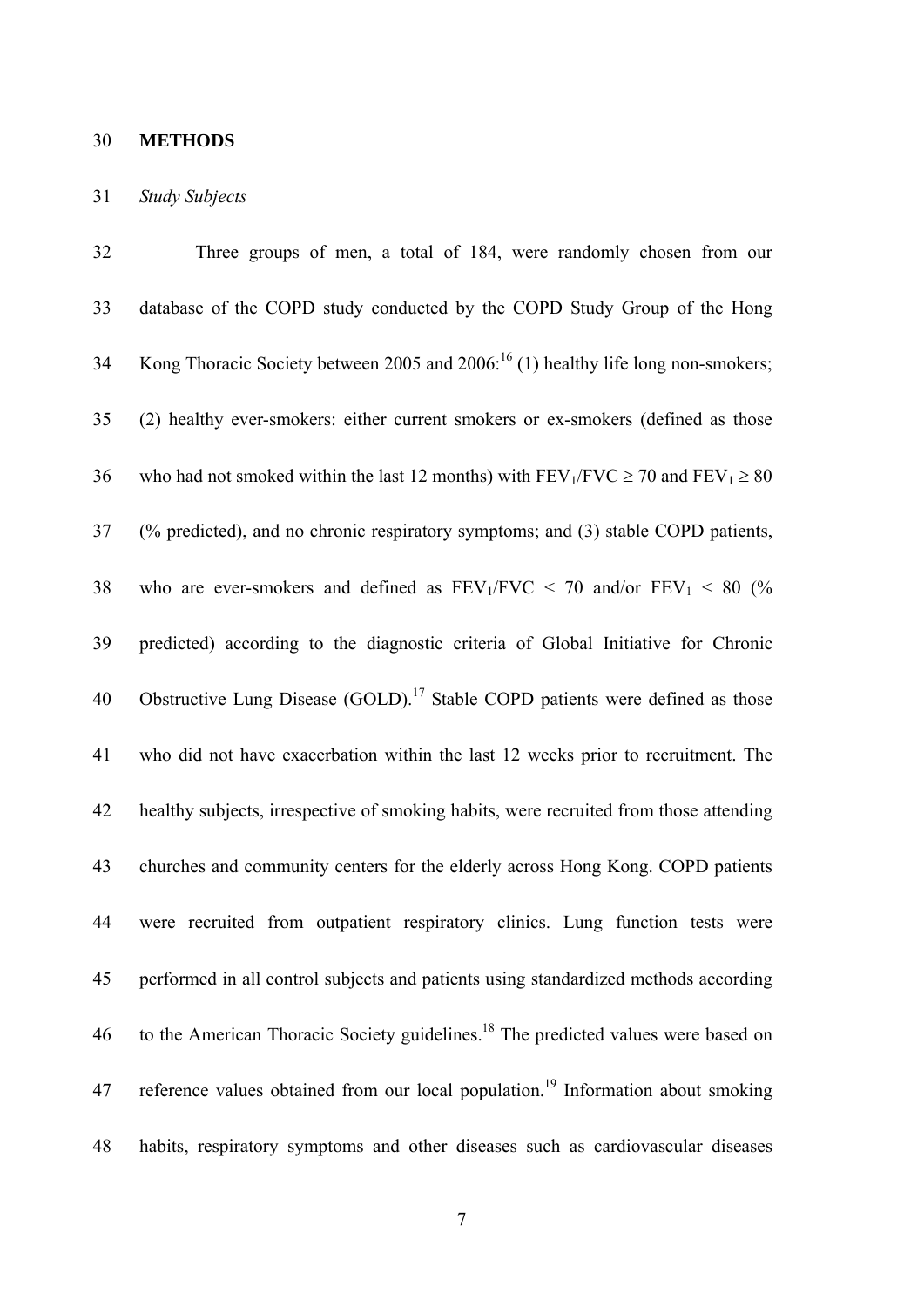| 49 | were obtained from a detailed questionnaire. Subjects were excluded if they had a                                       |
|----|-------------------------------------------------------------------------------------------------------------------------|
| 50 | history of asthma or other lung illnesses. Four of the COPD patients had coronary                                       |
| 51 | artery disease. There was no patient from our cohort had stage 1 disease $[FEV1/FVC]$                                   |
| 52 | $\langle 70, FEV_1 \rangle \geq 80$ (% predicted)] and were subdivided into three groups according to                   |
| 53 | disease severity based on GOLD criteria (stage 2: $50\% \le FEV_1 \le 80\%$ predicted;                                  |
| 54 | stage 3: $30\% \le FEV_1 \le 50\%$ predicted; stage 4: $FEV_1 \le 30\%$ predicted). <sup>16</sup> Patients              |
| 55 | were also subdivided into two groups based on body mass index (BMI): BMI <                                              |
| 56 | 18.5 kg/m <sup>2</sup> and BMI $\geq$ 18.5 kg/m <sup>2</sup> according to WHO criteria. <sup>20</sup> Every participant |
| 57 | signed the informed consent form and this study was approved by the Ethics                                              |
| 58 | Committee of The University of Hong Kong.                                                                               |

59

#### 60 *Blood Sampling and Analysis*

61 62 63 64 65 66 Venous blood samples were taken from all subjects, centrifuged immediately at 1600x g for 10 min at 4°C and stored at -70°C. Plasma adiponectin (R&D Systems Inc., MN, USA), IL-6, IL-8 ((BD Biosciences Pharmingen, San Diego, CA, USA) and CRP (Diagnostic Systems Laboratories Inc., Texas, USA) were measured by commercially available enzyme-linked immunosorbent assay (ELISA) kits respectively.

67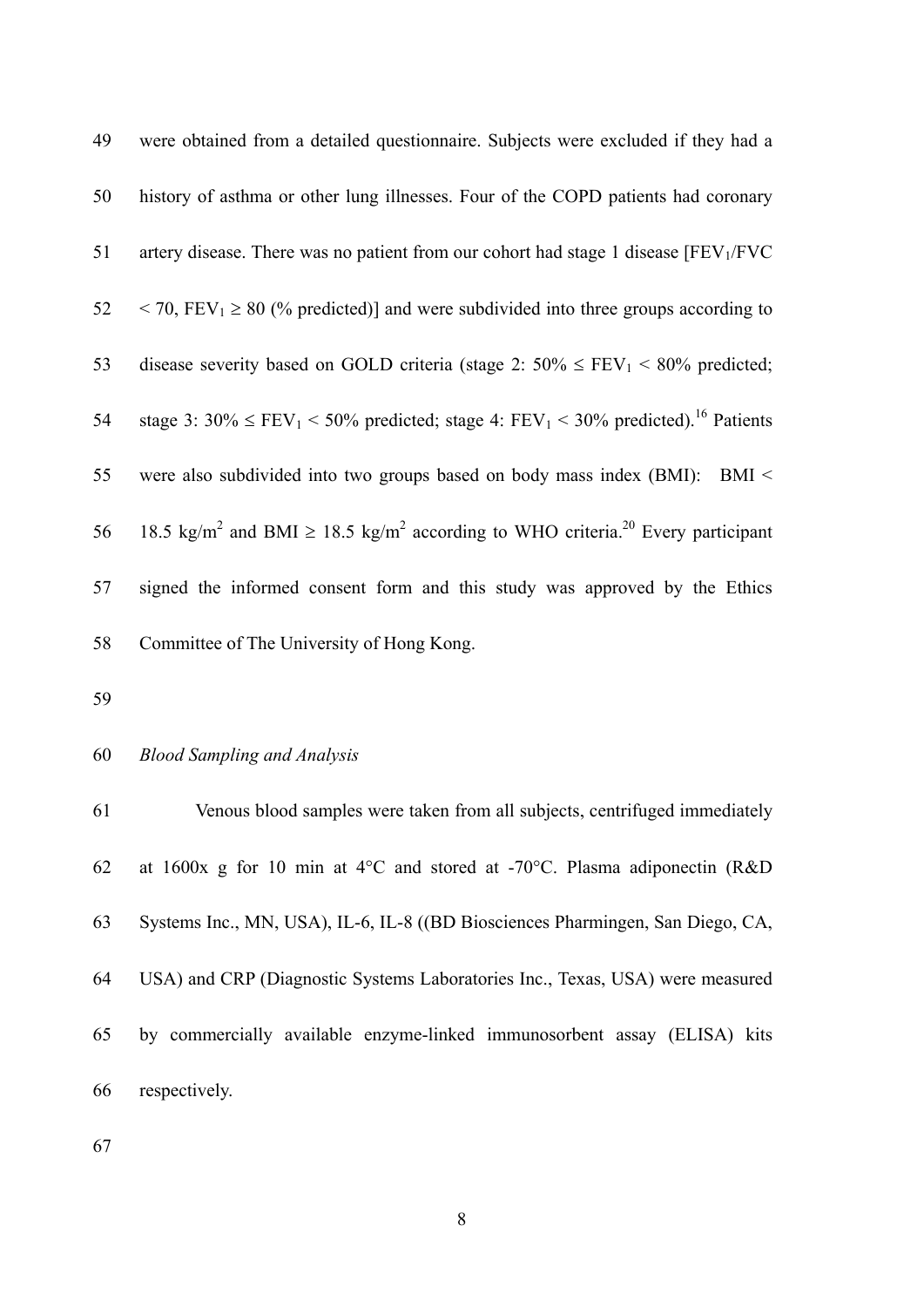| 69 | Data were expressed as mean $\pm$ SD or median (interquartile range; IQR) for         |
|----|---------------------------------------------------------------------------------------|
| 70 | normally or non-normally distributed variables, respectively, unless specified. The   |
| 71 | normality was tested by the method of Kolmogorov-Smirnov. Demographic data            |
| 72 | were compared between any two groups by either Student t test or $\chi^2$ statistics. |
| 73 | Plasma levels of adiponectin, IL-6, IL-8 and CRP were compared by Mann-Whitney        |
| 74 | U test. All data including those whose readings were below the detection limit were   |
| 75 | included in these comparisons. In COPD patients and healthy ever-smokers, the         |
| 76 | relationships between adiponectin, IL-6, IL-8 or CRP and the lung function            |
| 77 | measures or other demographic variables were first investigated by the Spearman       |
| 78 | rank-order correlation using data from all subjects. If similar results were obtained |
| 79 | by the Pearson product-moment correlation, the Pearson partial correlation between    |
| 80 | log-transformed adiponectin, IL-6, IL-8 or CRP and the lung function measures with    |
| 81 | adjustment for cofounders was then estimated using data from those with positive      |
| 82 | values. Multiple linear regression analyses were performed to study the relationships |
| 83 | between COPD severity and plasma adiponectin, IL-6, IL-8 or CRP (in log scale),       |
| 84 | adjusting for age, BMI, smoking status and pack-years smoked within COPD              |
| 85 | patients only. Stages 2, 3 and 4 COPD patients were coded with values 1, 2 and 3,     |
| 86 | respectively, and entered the regression model as a continuous independent factor.    |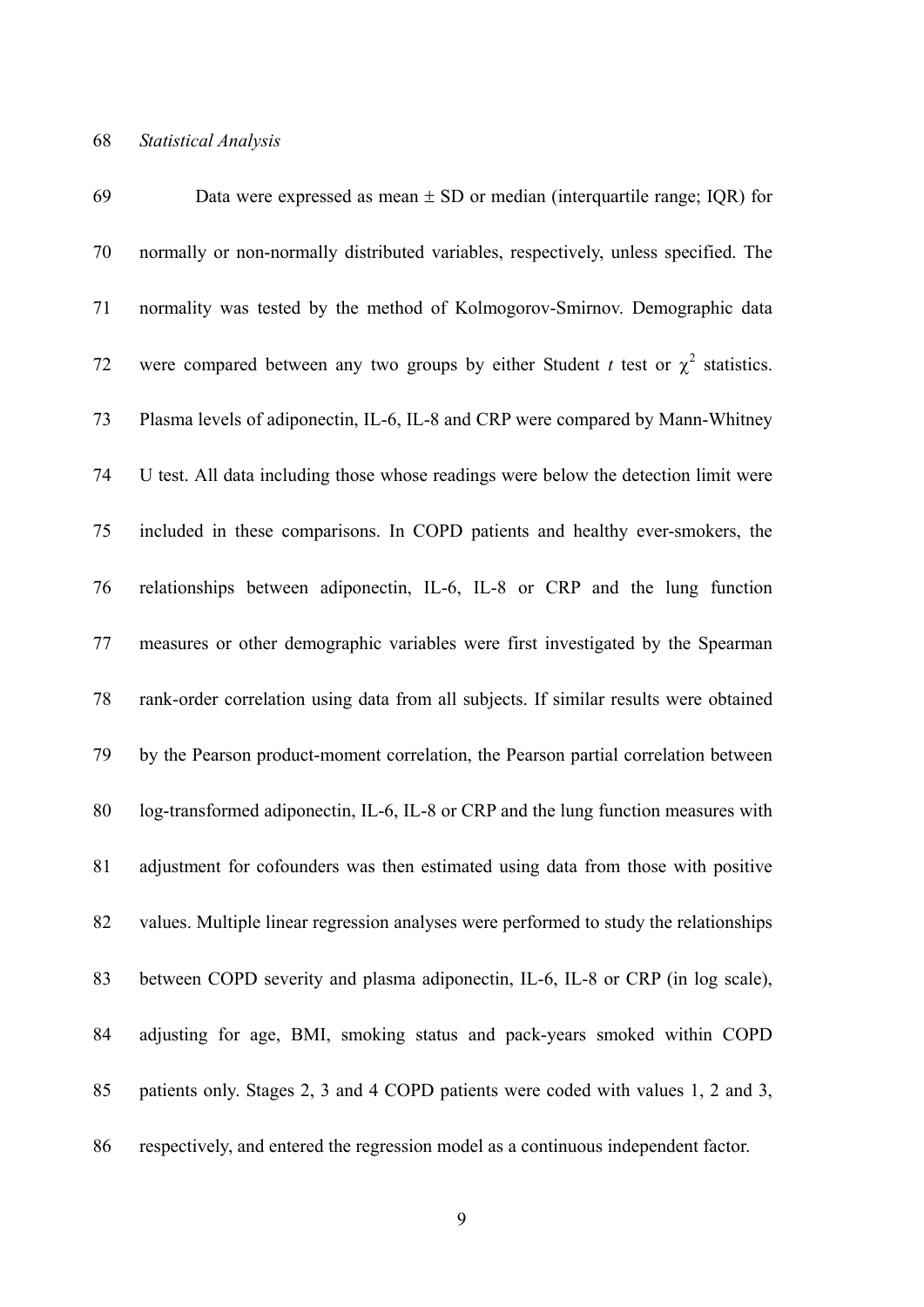| 87 | All <i>p</i> -values were not adjusted for multiple testing due to the exploratory |
|----|------------------------------------------------------------------------------------|
| 88 | nature of this study. SPSS for Windows version 16.0 statistical package (SPSS,     |
| 89 | Chicago, IL) was used for statistical analyses.                                    |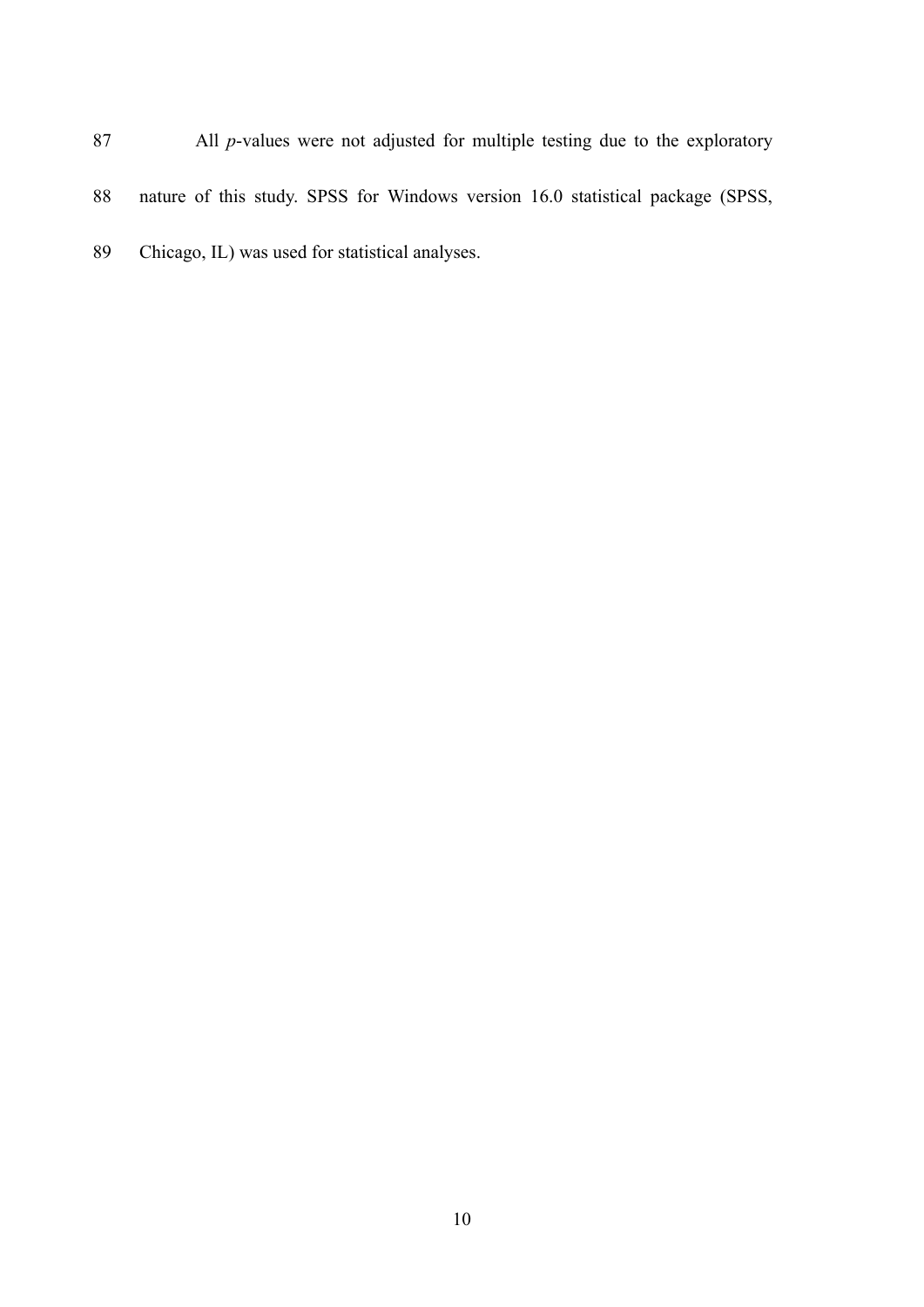# 90 **RESULTS**

107

| 91  | Demographic characteristics of the study subjects are summarized in Table 1.          |
|-----|---------------------------------------------------------------------------------------|
| 92  | All the recruited COPD patients were current or ex-smokers. COPD patients were        |
| 93  | significantly older and had a significantly lower BMI than healthy non-smokers or     |
| 94  | ever-smokers. COPD patients also had higher pack-year smoked than healthy             |
| 95  | ever-smokers. There were 5 missing values for pack-years smoked due to                |
| 96  | incomplete information in the questionnaire. As expected, there were significant      |
| 97  | reductions of $FEV_1$ (% predicted), FVC (% predicted) and $FEV_1/FVC$ ratio in       |
| 98  | COPD patients compared with healthy ever-smokers, irrespective of smoking status.     |
| 99  | Plasma adiponectin, IL-6 and CRP levels were significantly elevated in COPD           |
| 100 | patients compared with healthy ever-smokers or non-smokers. Plasma IL-8 levels        |
| 101 | were significantly increased in COPD patients and healthy ever-smokers compared       |
| 102 | with healthy non-smokers. Healthy ever-smokers also had higher levels of plasma       |
| 103 | IL-8 compared with healthy non-smokers while COPD patients had lower plasma           |
| 104 | IL-8 levels than healthy ever-smokers (Table 2).                                      |
| 105 | In ever-smokers with or without COPD, Spearman's correlation analysis did             |
| 106 | not show pair-wise correlations among plasma adiponectin, IL-8 and CRP ( $r < 0.18$ ) |
|     |                                                                                       |

108 and CRP ( $r = 0.374$  and 0.284 respectively,  $p < 0.01$ ). Plasma adiponectin and IL-6

11

and  $p > 0.05$ ). However, plasma IL-6 showed pair-wise correlations with adiponectin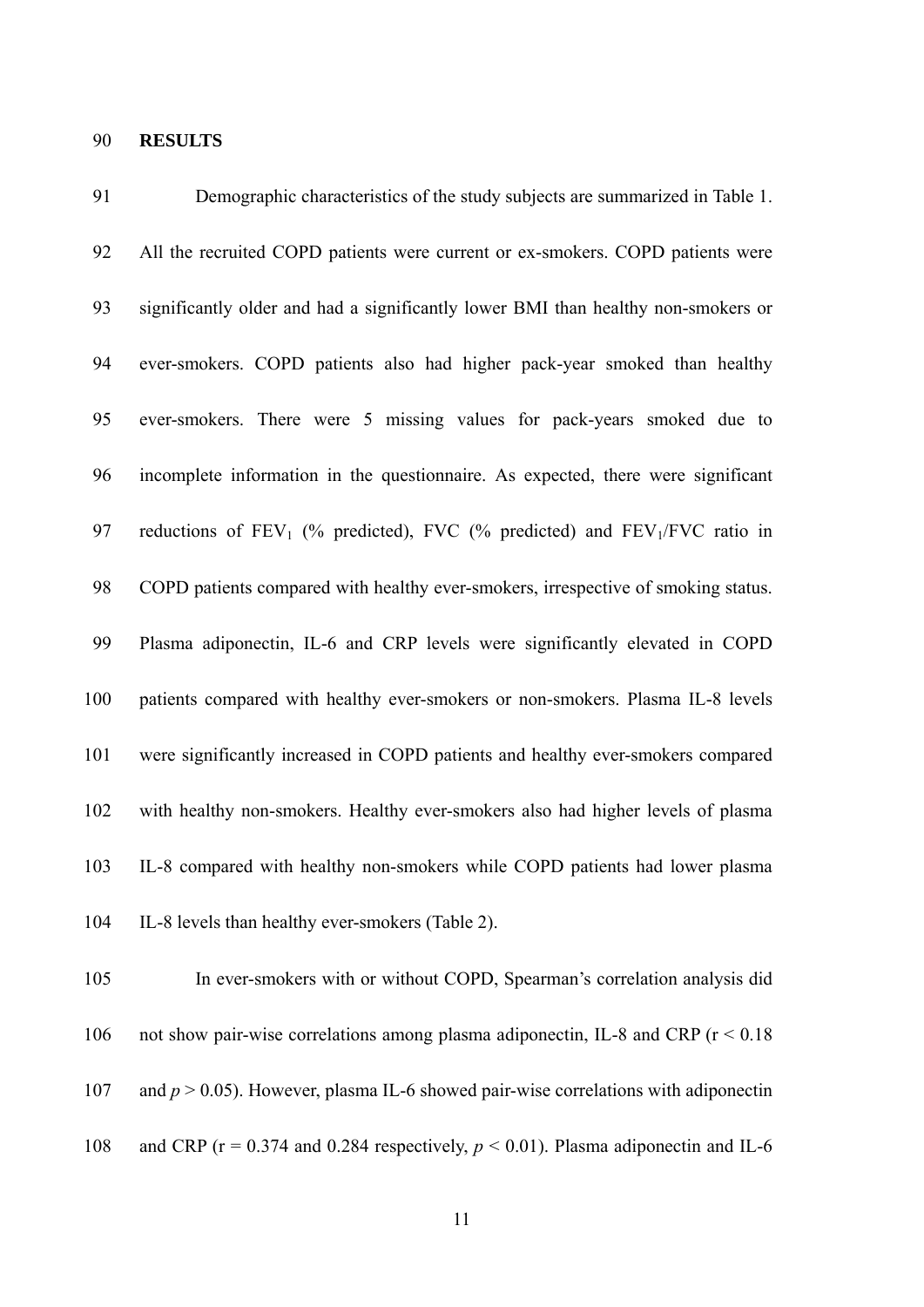| 109 | was found to have positive correlations with age ( $r = 0.424$ and 0.303 respectively, p        |
|-----|-------------------------------------------------------------------------------------------------|
| 110 | $\leq$ 0.001) and pack-year smoked (r = 0.254 and 0.338 respectively, $p < 0.01$ ) and          |
| 111 | inverse correlation with BMI ( $r = -0.623$ and $-0.396$ , $p < 0.001$ ). After controlling for |
| 112 | age, BMI, smoking status and pack-year smoked, plasma IL-6 remained positively                  |
| 113 | correlated with plasma CRP ( $r = 0.356$ , $p < 0.001$ ). Ex-smokers regardless of lung         |
| 114 | function status also had higher plasma adiponectin levels than current smokers                  |
| 115 | (median: 3.26, IQR: 1.96-5.65 $\mu$ g/ml versus median: 2.24, IQR: 1.03-4.43 $\mu$ g/ml, p =    |
| 116 | 0.016, Mann-Whitney U test).                                                                    |
| 117 | Pulmonary function parameters, $FEV_1$ (% predicted), FVC (% predicted) and                     |
| 118 | FEV <sub>1</sub> /FVC ratio, correlated negatively with plasma adiponectin, IL-6 and CRP but    |
| 119 | positively with plasma IL-8 (data not shown). After controlling for age, BMI,                   |
| 120 | smoking status and pack-year smoked, these lung function parameters remained                    |
| 121 | inversely correlated with plasma adiponectin, IL-6 and CRP levels, and positively               |
| 122 | correlated with plasma IL-8 levels (Table 3).                                                   |
| 123 | There were no significant differences in age, BMI and pack years smoked                         |
| 124 | among COPD patients according to disease severity (data not shown). We found an                 |
| 125 | increase in plasma adiponectin and CRP levels with disease severity (Figure 1A and              |

126 1D). Stage 4 COPD patients had the highest median of plasma adiponectin levels

127 compared to stage 2 and stage 3 COPD patients. No difference was found in plasma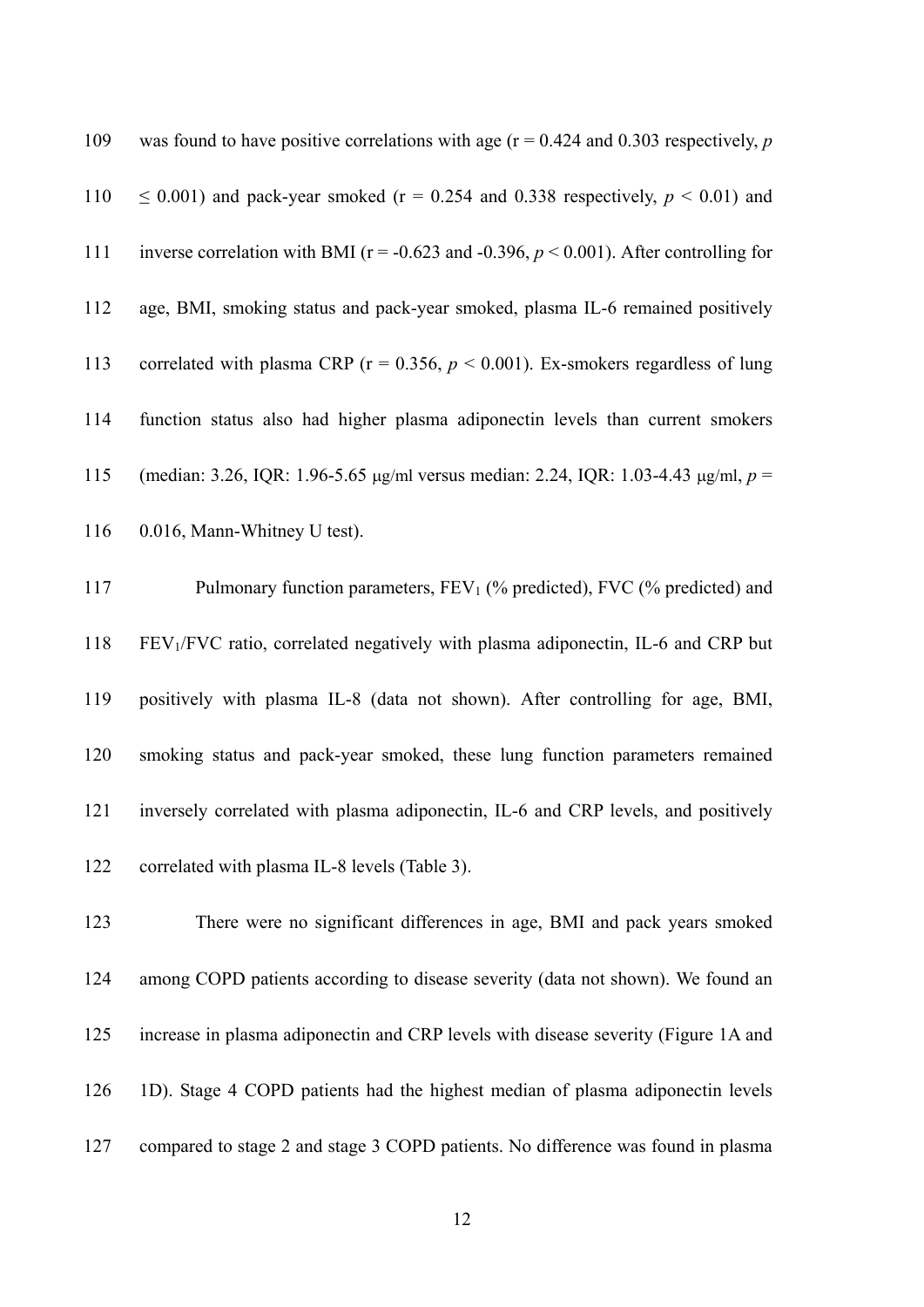128 129 IL-6 among different stages (Figure 1B). Plasma IL-8 levels show a non-significant decrease with disease severity (Figure 1C).

| 130 | The COPD patients with BMI $\leq$ 18.5 kg/m <sup>2</sup> had significantly elevated             |
|-----|-------------------------------------------------------------------------------------------------|
| 131 | plasma adiponectin levels in comparison to those with BMI $\geq$ 18.5 kg/m <sup>2</sup> (Figure |
| 132 | 2A). They also showed higher median of plasma IL-6 and IL-8, and lower CRP                      |
| 133 | levels than COPD patients with BMI $\geq$ 18.5 kg/m <sup>2</sup> but not reaching statistical   |
| 134 | significance (Figure 2B-D).                                                                     |
| 135 | After adjusting for age, BMI, smoking status and pack-year smoked,                              |
| 136 | multiple linear regression analyses showed that plasma adiponectin levels still                 |
| 137 | increased with the COPD staging (Table 4) but plasma IL-6, IL-8 or CRP levels                   |

138 were not related to COPD staging.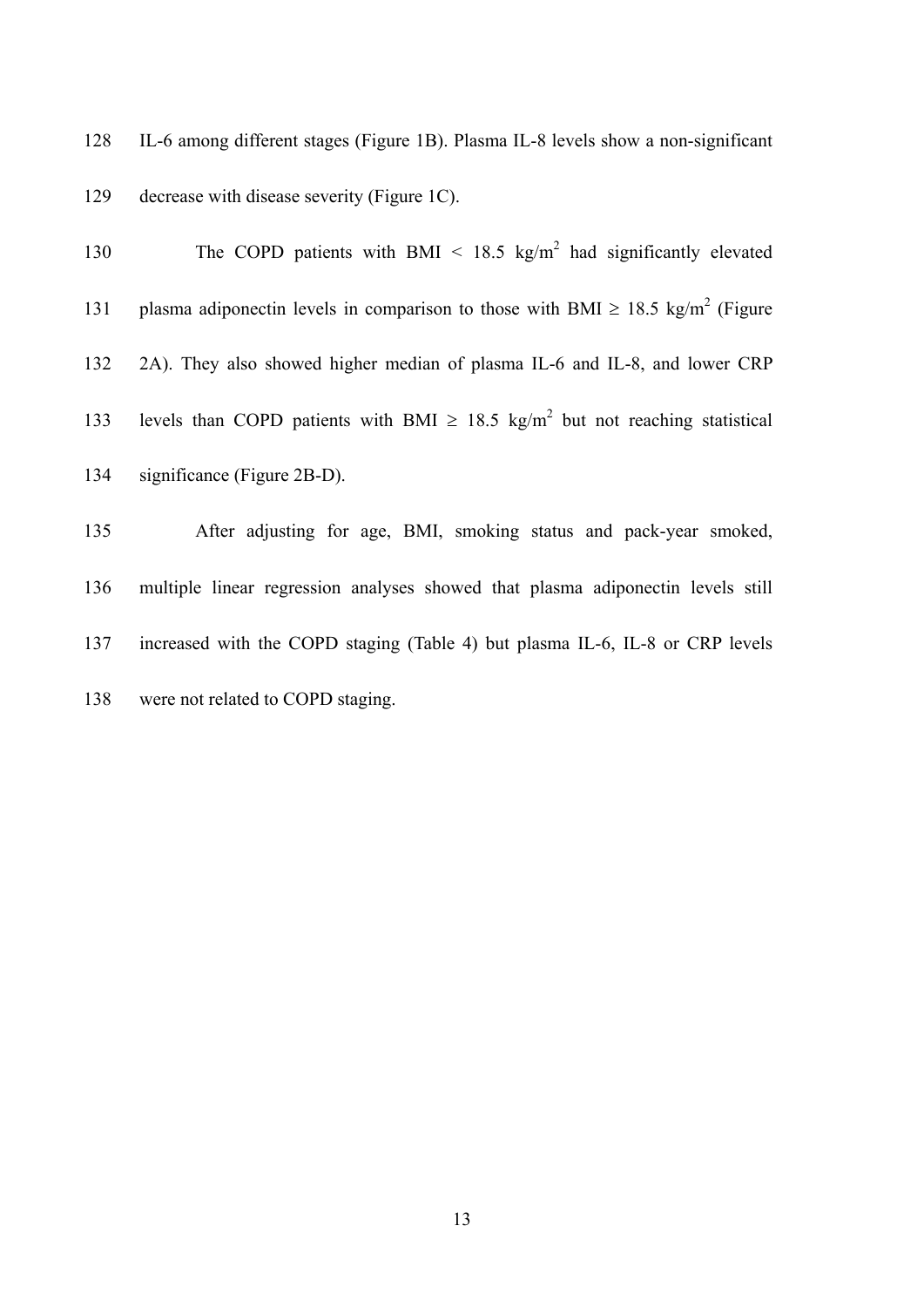#### 139 **DISCUSSION**

140 141 142 143 144 In this study, we found that COPD patients who were ever-smokers had significantly higher plasma levels of adiponectin, IL-6 and CRP than healthy ever-smokers and non-smokers. Plasma levels of adiponectin, IL-6 and CRP were negatively correlated with  $FEV_1$  (% predicted) in COPD patients and healthy ever-smokers.

145 146 147 148 149 150 151 152 153 154 155 156 157 Our findings that COPD patients had a significantly higher plasma adiponectin levels and that the more severe COPD patients had even higher levels suggest that adiponectin might be inappropriately secreted in this disease. The exact role of adiponectin could not be elucidated in this study since it is a cross-sectional study. In contrast to our findings, Tomoda *et* al<sup>13</sup> and Kirdar *et al*<sup>14</sup> observed no relationship between lung function and plasma adiponectin. This may probably be due to the limited sample size in their studies. Although the function of adiponectin remains controversial, adiponectin was recently found positively correlated with IL-6 in dialysis patients<sup>21</sup>, in line with our findings. Additionally, we found that plasma adiponectin levels were inversely correlated with BMI in the group of healthy ever-smokers and those with COPD as reported in previous studies.<sup>13</sup> COPD patients with BMI < 18.5 kg/m<sup>2</sup> had a significant elevation of circulating adiponectin compared to those with BMI  $\geq 18.5$  kg/m<sup>2</sup> as previously reported.<sup>13</sup> This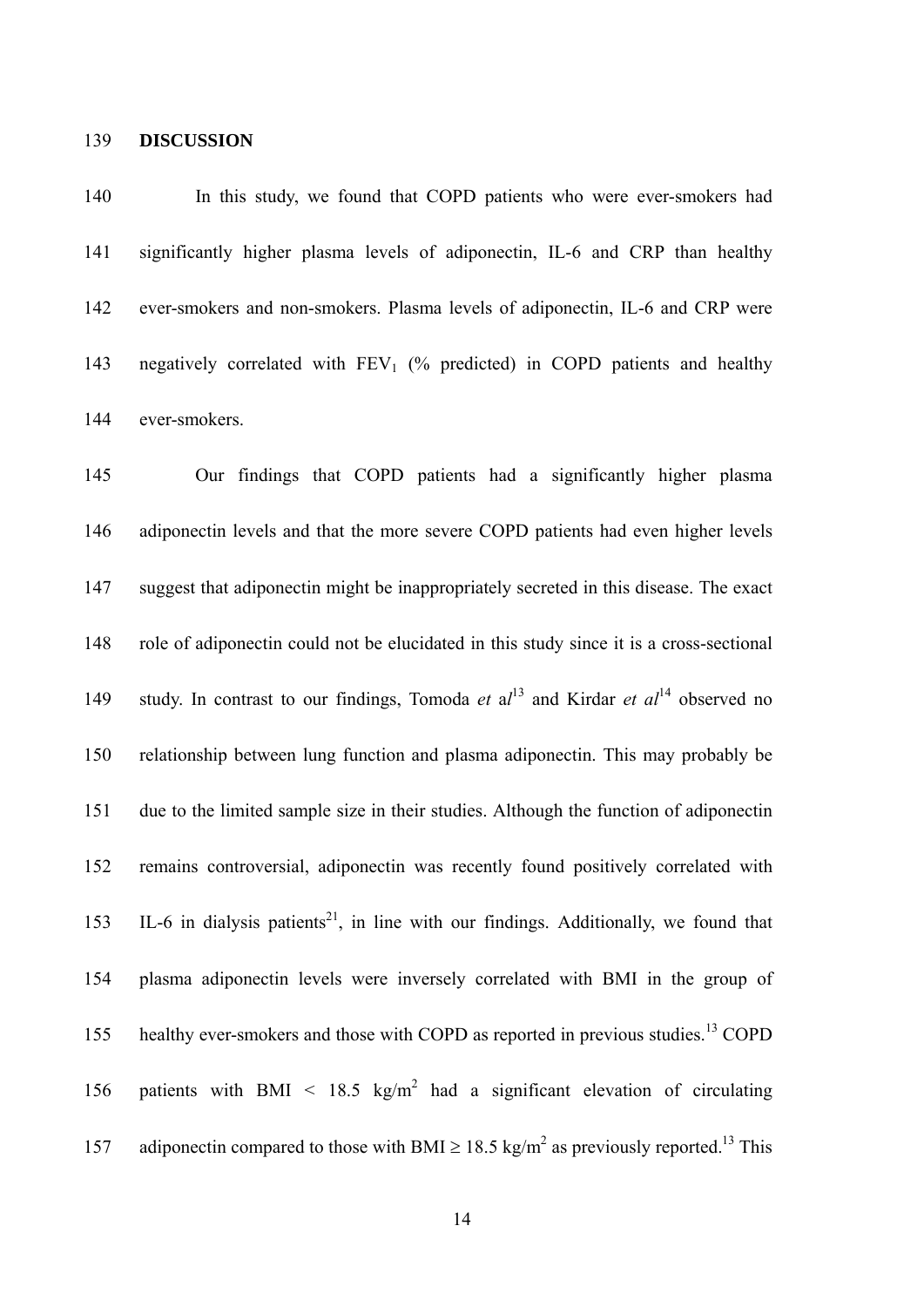could be the consequence of severely decreased body fat as reported in patients with anorexia nervosa and cachexia. 22,23 158 159

| 160 | We demonstrated elevated plasma IL-8 levels in ever-smokers with or                           |
|-----|-----------------------------------------------------------------------------------------------|
| 161 | without COPD compared with those of healthy non-smokers; but COPD patients                    |
| 162 | had lower plasma IL-8 levels than healthy ever-smokers. Our results are in contrast           |
| 163 | to that of previous researchers who found marginally higher plasma IL-8 levels in             |
| 164 | COPD patients compared with those of healthy smokers <sup>24</sup> , and elevated IL-8 levels |
| 165 | in induced sputum of COPD patients. <sup>25,26</sup> This discrepancy might be explained by   |
| 166 | the fact that local and systemic inflammations are differentially regulated. <sup>27</sup> In |
| 167 | studies done by Yoshikawa et $al^{28}$ , chemotactic activity and migration of neutrophils    |
| 168 | from blood of severe COPD patients were lower than that of less severe patients or            |
| 169 | healthy smokers. Fietta and colleagues <sup>29</sup> also found that the number of functional |
| 170 | neutrophils and monocytes was reduced in chronic bronchitis. Our finding of                   |
| 171 | reduced plasma IL-8 levels in more severe COPD patients suggests that a reduction             |
| 172 | of chemoattractant might be present in severe COPD cases. Another possible                    |
| 173 | explanation is that the release of IL-8 is suppressed by an endogenous inhibitor              |
| 174 | which could be adiponectin as adiponectin has been found to inhibit IL-8                      |
| 175 | production. <sup>30</sup> Moreover, IL-8 might also be suppressed by CRP as reported by an in |
| 176 | <i>vitro</i> study. <sup>31</sup>                                                             |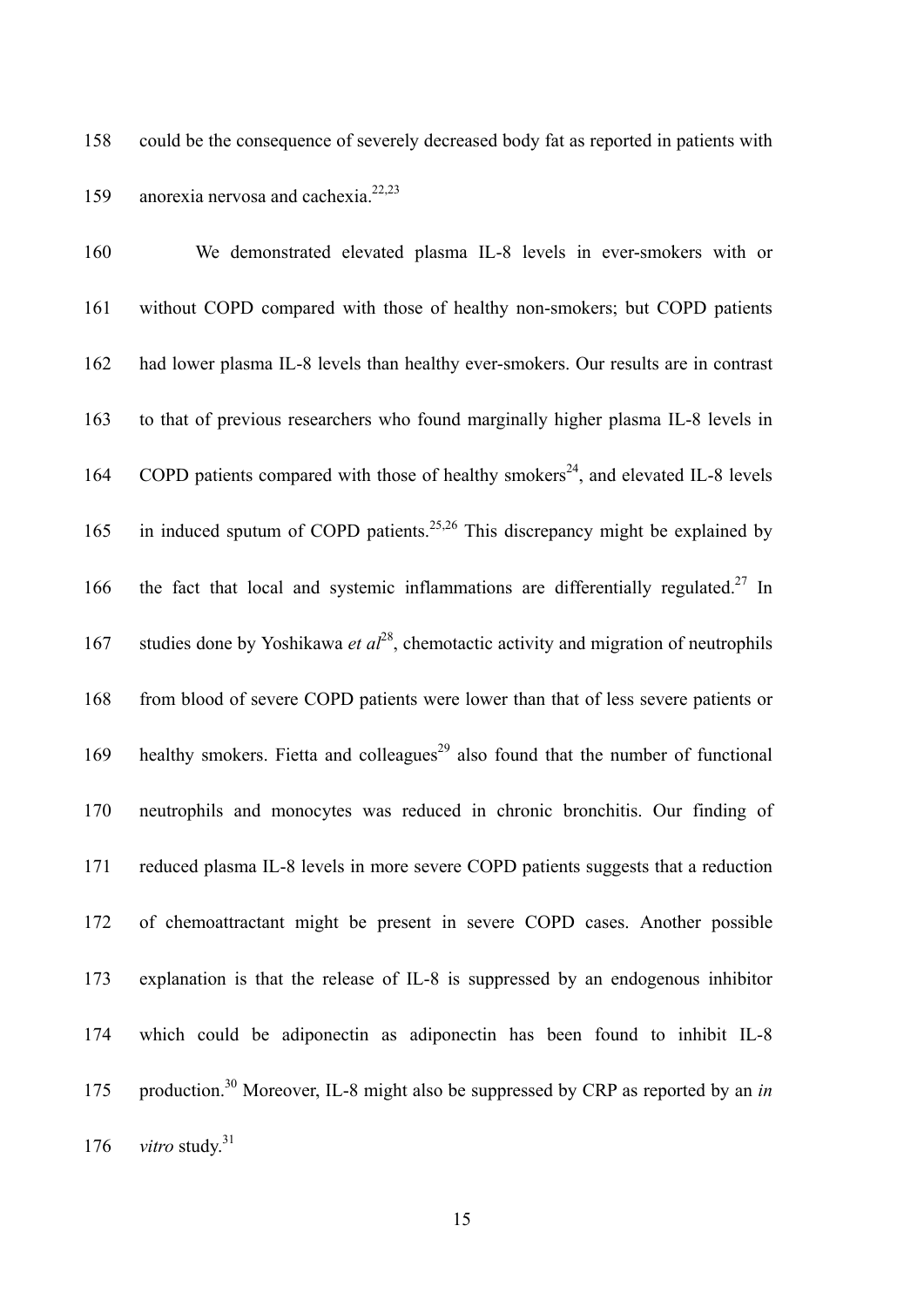| 177 | Ever-smokers with COPD had the highest plasma IL-6 and CRP levels                                                 |
|-----|-------------------------------------------------------------------------------------------------------------------|
|     | 178 compared with those of healthy non-smokers and ever-smokers, in line with                                     |
|     | 179 previous publications. <sup>7,32,33</sup> FEV <sub>1</sub> (% predicted) was found to be inversely correlated |
| 180 | to plasma IL-6 and CRP levels as in previous report, $8.32$ suggesting that systemic                              |
| 181 | inflammation might play a role in the development of airway obstruction. Plasma                                   |
| 182 | IL-6 also showed a positive correlation with CRP, which is consistent with previous                               |
| 183 | findings, $32$ since IL-6 is a positive regulator of CRP by triggering acute-phase                                |
|     | 184 response in liver. <sup>34</sup>                                                                              |

185 186 187 188 189 190 191 192 193 194 195 The strength of our study is that we have investigated the potential role of adiponectin alongside that of other inflammatory biomarkers (IL-6, IL-8 and CRP) in relation to the lung function in the same subjects with a larger sample compared with previous studies. $13,14$  In addition, we have used all-male study population to avoid the sex differences in the plasma levels of different forms of adiponectin $\alpha$ <sup>9</sup> and the disease state of emphysema due to a heterogeneous population.<sup>35</sup> However, the sample size is still relatively small for subgroup analysis after stratification by disease severity but this is the first study to demonstrate the relationship between plasma adiponectin and COPD severity. Our study also has several limitations. Firstly, this is a cross-sectional study that limits the interpretation of a causal link between the markers adiponectin, IL-6, IL-8 and CRP, and lung function changes.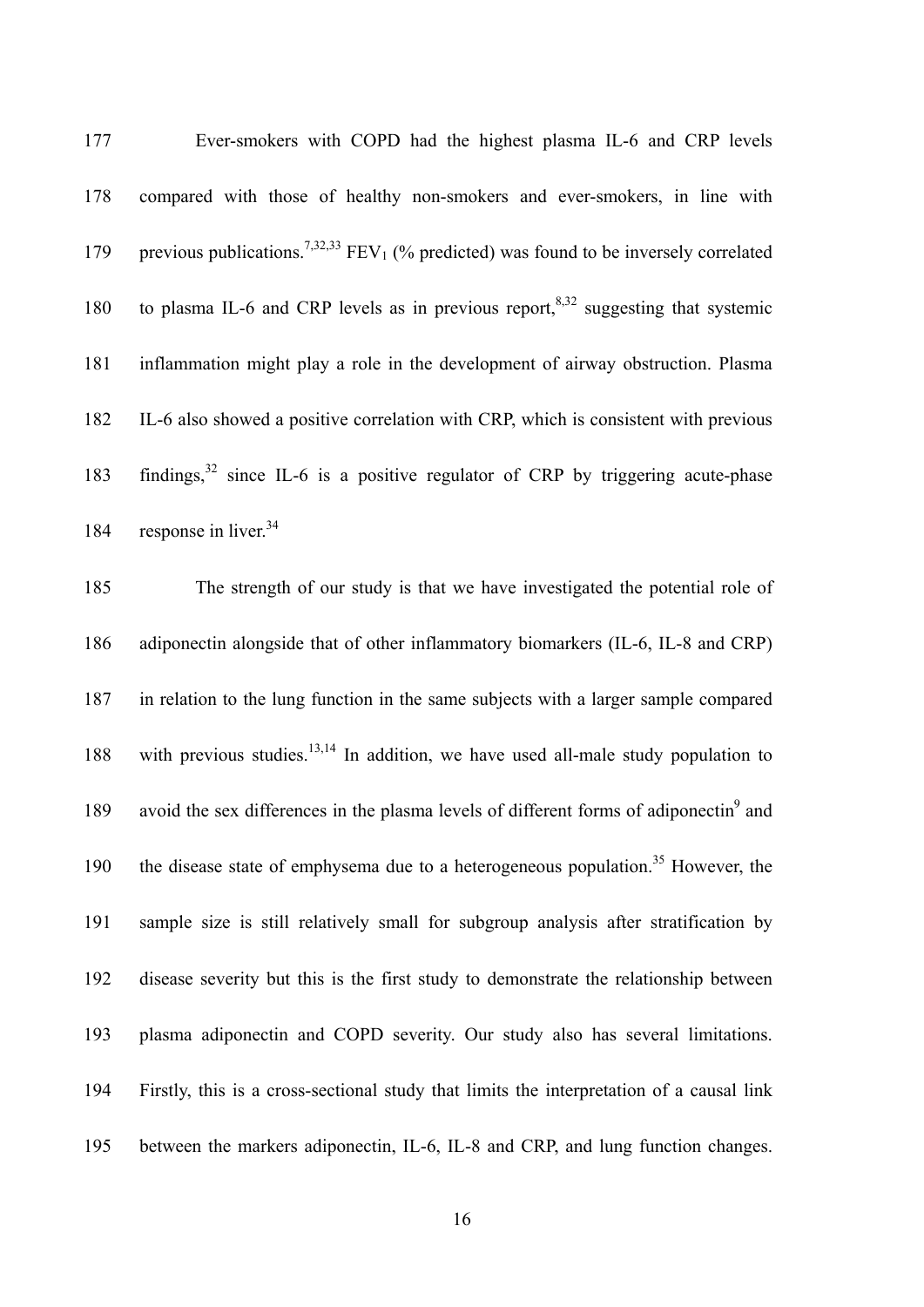As reported by Summer and coworkers, $15$  mice deficient in adiponectin was more susceptible to develop emphysema, which implied that adiponectin might be involved in tissue repair rather than disease development. However, there are no association studies for adiponectin gene polymorphisms and COPD in determining which polymorphism causes the functional effect. Prospective studies in smokers with or without COPD are required to fully address the role of adiponectin in the development and progression of COPD. Secondly, we carried out the measurements in plasma, which reflects only systemic changes and may not adequately reflect the local concentrations in the lungs. Further studies involving biological samples such as BAL, induced sputum and exhaled breath condensate, might shed more light locally. Thirdly, we measured total adiponectin levels in plasma instead of its different isoforms in the present samples. High molecular weight (HMW) isoform was found to have greater clinical significance than the other two isoforms in obesity-related diseases.<sup>36</sup> A similar pattern of total adiponectin and HMW isoform 196 197 198 199 200 201 202 203 204 205 206 207 208 209 210 211 212 213 214 was recently observed with the HMW isoform being the most abundant adiponectin.<sup>37</sup> In this study, we could not rule out whether a specific isoform such as HMW isoform involves in COPD progression or not, however, the measurement of total adiponectin or a specific isoform in plasma has been demonstrated to produce similar results. $38$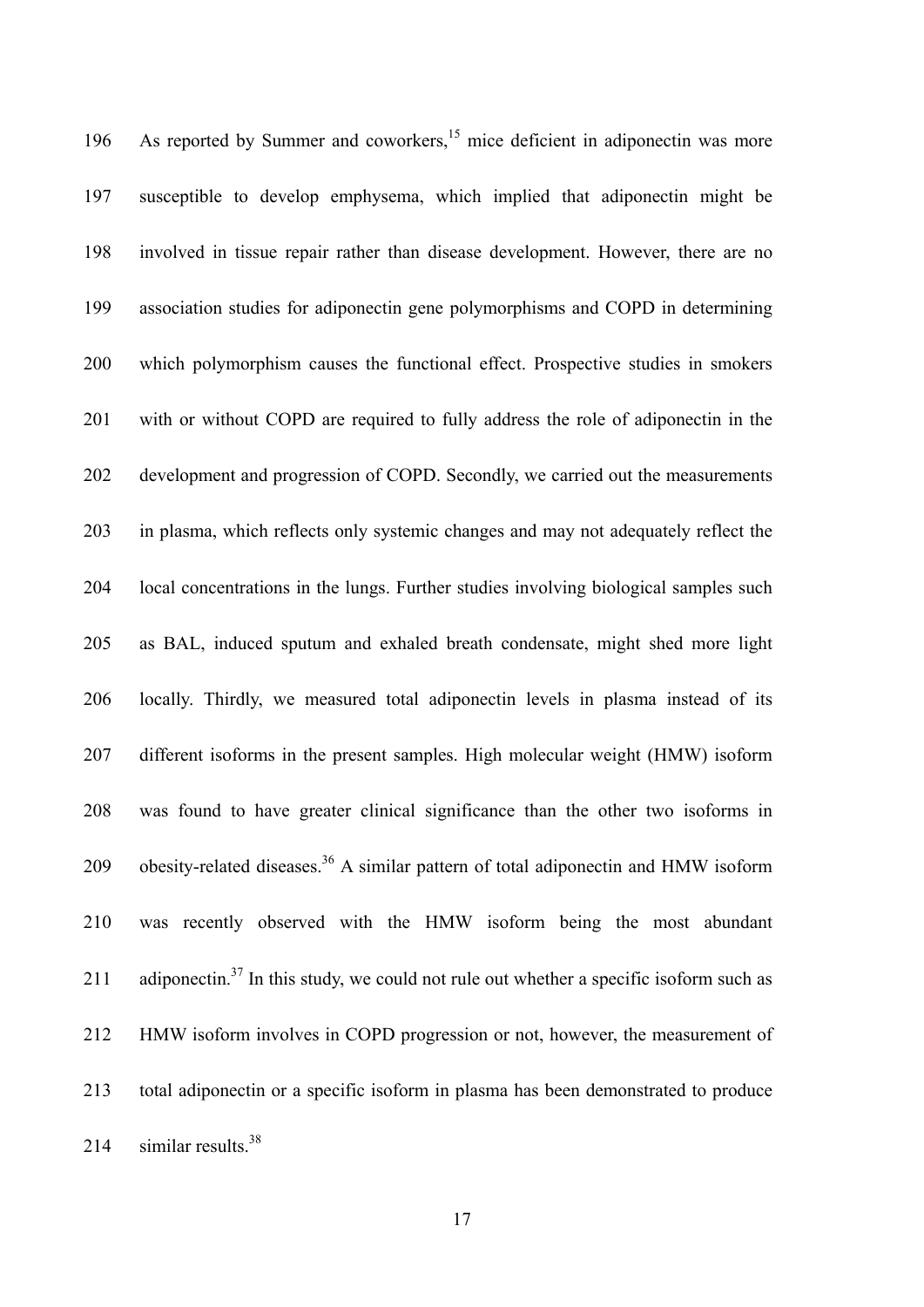# 215 **CONCLUSION**

| 216 | We found an inverse relationship between $FEV_1$ (% predicted) and plasma         |
|-----|-----------------------------------------------------------------------------------|
| 217 | adiponectin, IL-6 or CRP levels in ever smokers. In COPD patients, we found       |
| 218 | elevated plasma adiponectin, IL-6 and CRP levels and the more severe the disease, |
| 219 | the higher the adiponectin levels. These findings suggest that these biomarkers   |
| 220 | might be associated with COPD. As this study provides evidence of association     |
| 221 | rather than of causation, prospective studies are required to assess biological   |
| 222 | significance of these associations.                                               |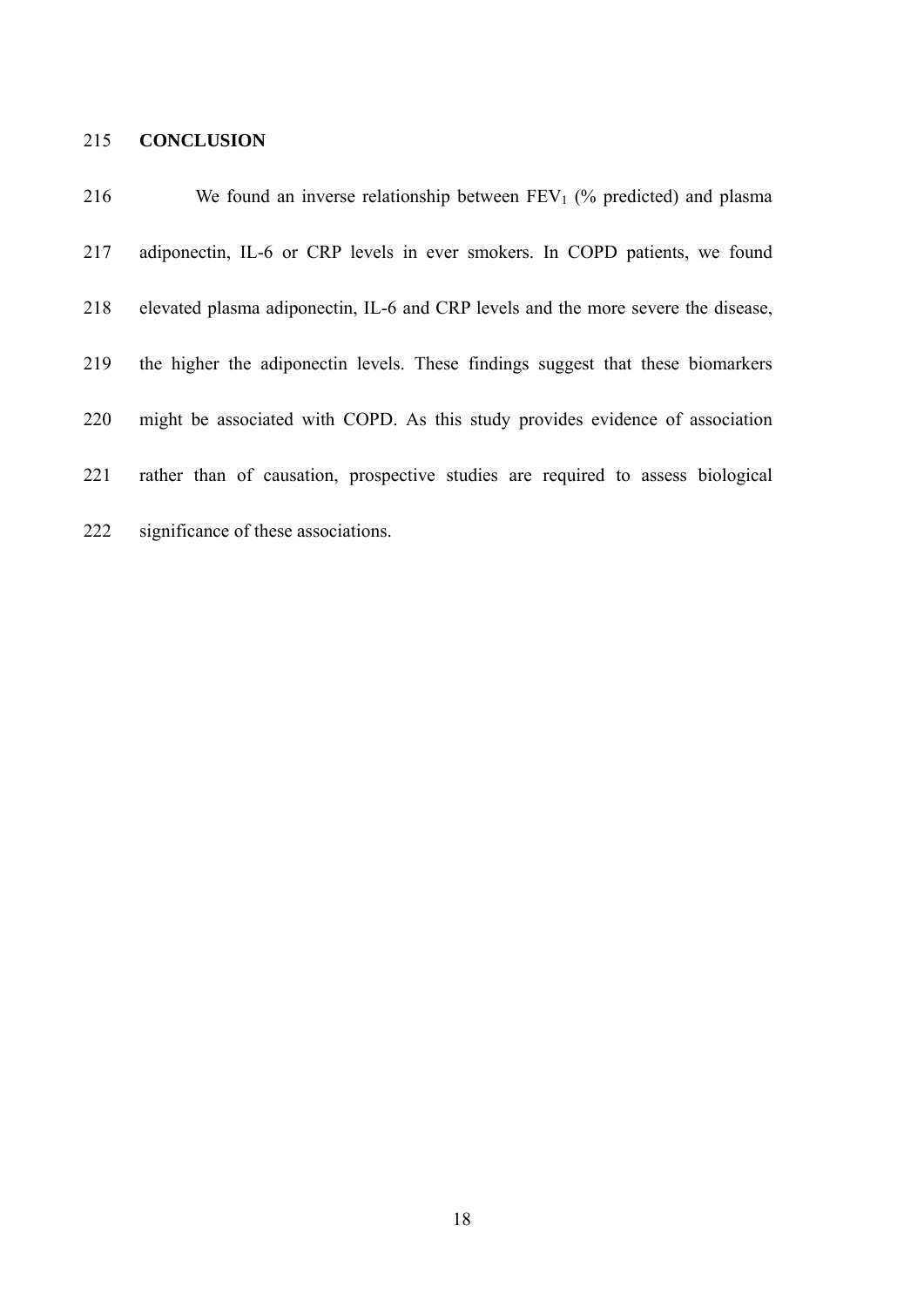#### **Acknowledgements**

This work was supported partly by the Hong Kong Lung Foundation. The authors wish to thank all nurses and laboratory staffs who took part in this study; all of the subjects for their participation. KHC designed, coordinated and carried most of the work, ELISA and the statistical analysis, drafted the manuscript. SCY performed ELISA. TJY gave advice on performing the statistical analysis. AHKC helped the recruitment of the study subjects. MSMI and MMWC-Y helped to improve the final manuscript. JCWM conceived of the study, aided technical trouble shooting, helped to perform the statistical analysis, and drafted and edited the manuscript. All authors read and approved the final manuscript.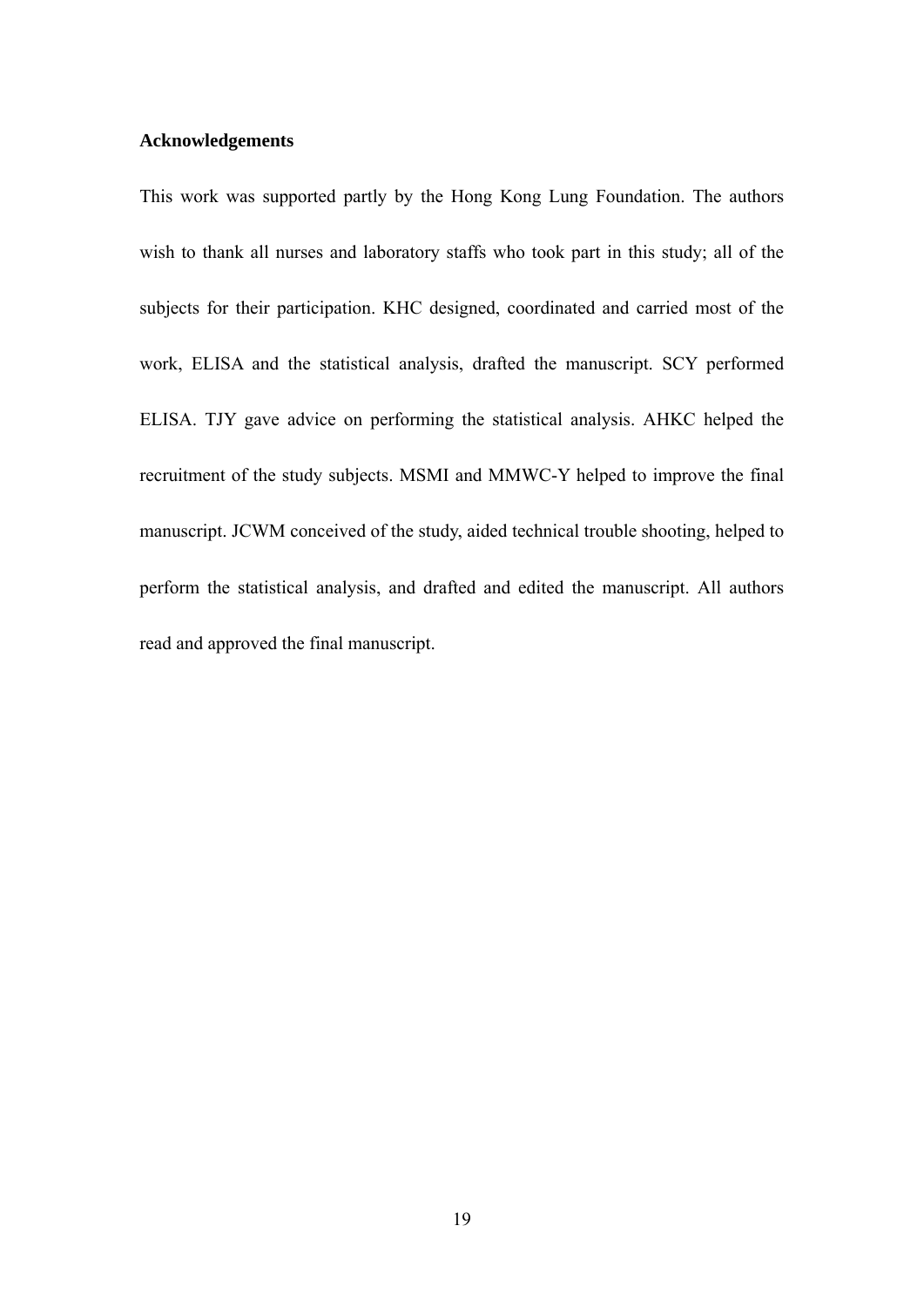#### **References**

- 1. Murray CJ, Lopez AD. Alternative projections of mortality and disability by cause 1990-2020: Global Burden of Disease Study. Lancet 1997; 349:1498-1504.
- 2. Pauwels RA, Buist AS, Calverley PM, Genkins CR, Hurd SS; GOLD Scientific Committee. Global strategy for the diagnosis, management, and prevention of chronic obstructive pulmonary disease. NHLBI/WHO global initiative for chronic obstructive pulmonary disease (GOLD) workshop summary. Am J Respir Crit Care Med 2001; 163:1256-1276.
- 3. Sethi JM, Rochester CL. Smoking and chronic obstructive pulmonary disease. Clin Chest Med 2000; 21:67-86.
- 4. Kolsum U, Roy K, Starkey C, et al. The repeatability of interleukin-6, tumor necrosis factor-alpha, and C-reactive protein in COPD patients over one year. Int J Chron Obstruct Pulmon Dis 2009; 4:149-56.
- 5. Keatings VM, Collins PD, Scott DM, Barnes PJ. Differences in interleukin-8 and tumor necrosis factor-alpha in induced sputum from patients with chronic obstructive pulmonary disease or asthma. Am J Respir Crit Care Med 1996; 153:530-534.
- 6. Yamamoto C, Yoneda T, Yoshikawa M, et al. Airway inflammation in COPD assessed by sputum levels of interleukin-8. Chest 1997; 112:505-510.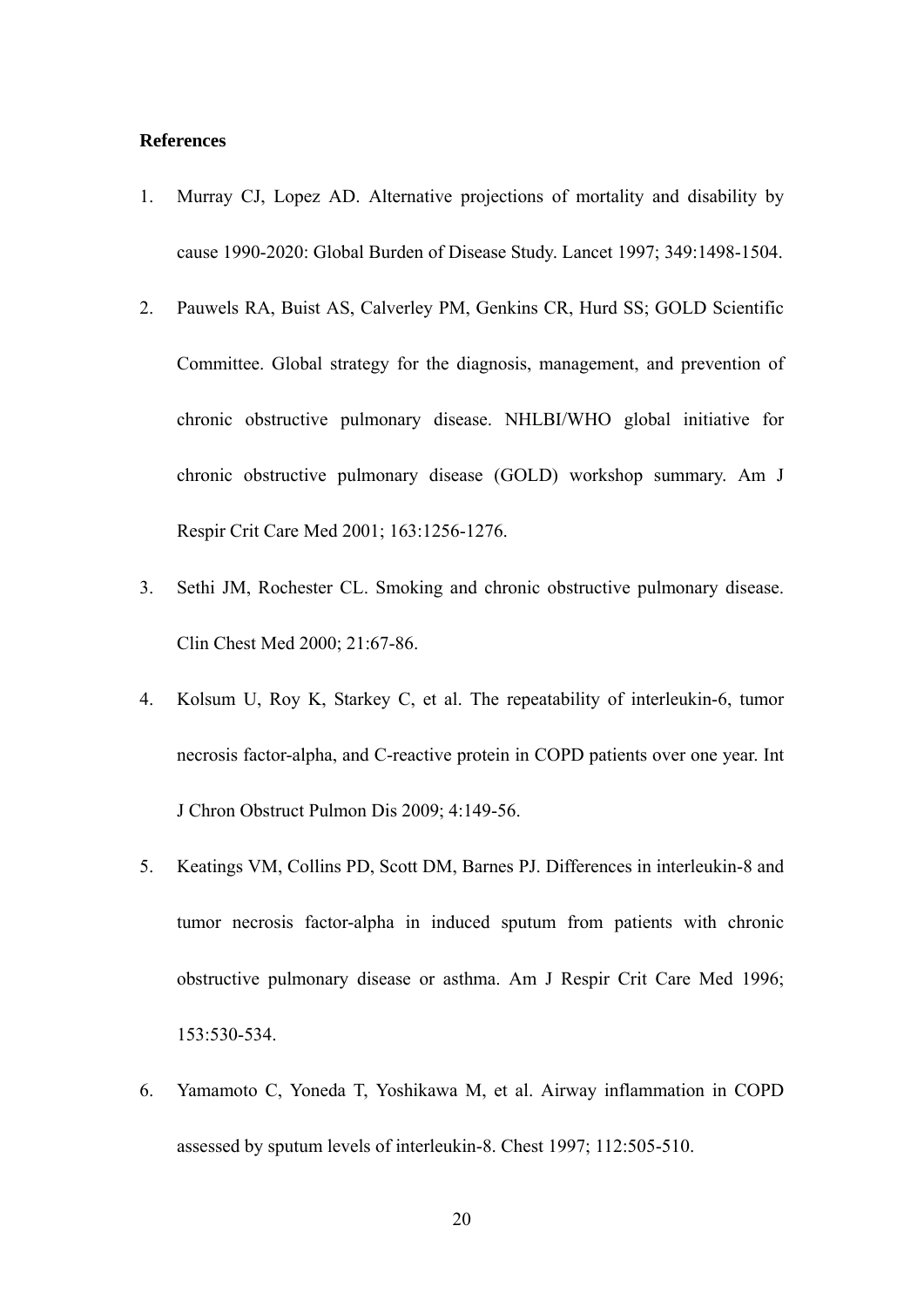- 7. Man SF, Connett JE, Anthonisen NR, Wise RA, Tashkin DP, Sin DD. C-reactive protein and mortality in mild to moderate chronic obstructive pulmonary disease. Thorax 2006; 61:849-853.
- 8. Karadag F, Kirdar S, Karul AB, Ceylan E. The value of C-reactive protein as a marker of systemic inflammation in stable chronic obstructive pulmonary disease. Eur J Int Med 2008; 19:104-108.
- 9. Schraw T, Wang ZV, Halberg N, Hawkins M, Scherer PE. Plasma adiponectin complexes have distinct biochemical characteristics. Endocrinology 2008; 149:2270-2282.
- 10. Kadowaki T, Yamauchi T, Kubota N, Hara K, Ueki K, Tobe K. Adiponectin and adiponectin receptors in insulin resistance, diabetes, and the metabolic syndrome. J Clin Invest 2006; 116:1784-1792.
- 11. Otero M, Lago R, Gomez R, et al. Changes in plasma levels of fat-derived hormones adiponectin, leptin, resistin and visfatin in patients with rheumatoid arthritis. Ann Rheum Dis 2006; 65:1198-1201.
- 12. Rovin BH, Song H, Hebert LA, et al. Plasma, urine, and renal expression of adiponectin in human systemic lupus erythematosus. Kidney Int 2005; 68:1825-1833.
- 13. Tomoda K, Yoshikawa M, Itoh T, et al. Elevated circulating plasma adiponectin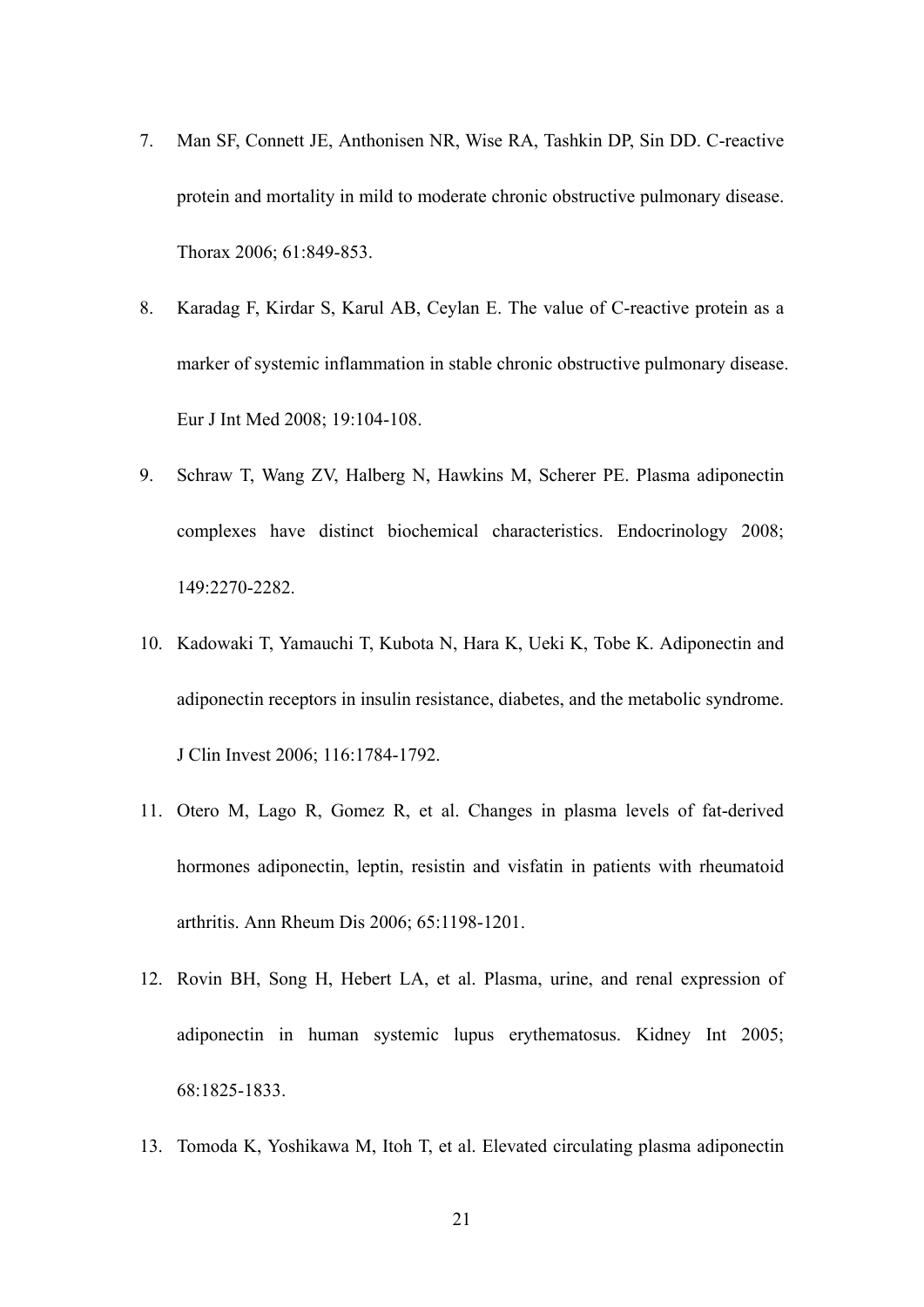in underweight patients with COPD. Chest 2007; 132:135-140.

- 14. Kirdar S, Serter M, Ceylan E, Sener AG, Kavak T, Karadag F. Adiponectin as a biomarker of systemic inflammatory response in smoker patients with stable and exacerbation phases of chronic obstructive pulmonary disease. Scand J Clin Lab Invest 2009; 69:219-224.
- 15. Summer R, Little FF, Ouchi N, et al. Alveolar macrophage activation and an emphysema-like phenotype in adiponectin-deficient mice. Am J Physiol Lung Cell Mol Physiol 2008; 294:L1035-L1042.
- 16. Chan-Yeung M, Ho AS, Cheung AH, et al. Determinants of chronic obstructive pulmonary disease in Chinese patients in Hong Kong. Int J Tuberc Lung Dis 2007; 11:502-507.
- 17. Rabe KF, Hurd S, Anzueto A, et al. Global Initiative for Chronic Obstructive Lung Disease. Global strategy for the diagnosis, management, and prevention of chronic obstructive pulmonary disease: GOLD executive summary. Am J Respir Crit Care Med 2007; 176:532-555.
- 18. Standardization of spirometry. 1994 Update. American Thoracic Society. Am J Respir Crit Care Med 1995; 152:1107-1136.
- 19. Ip MS, Ko FW, Lau AC, et al. Updated spirometric reference values for adult Chinese in Hong Kong and implications on clinical utilization. Chest 2006;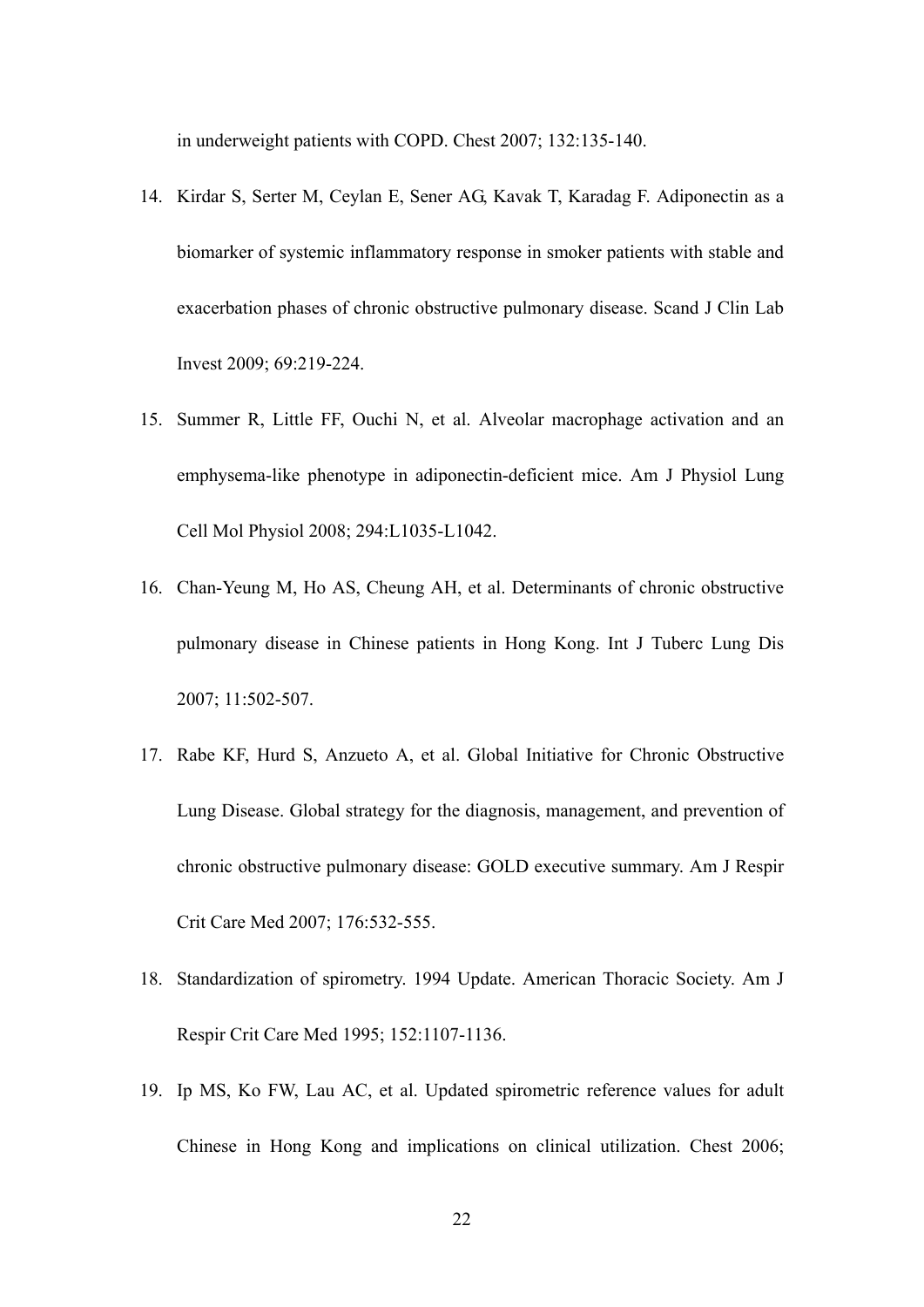129:384-392.

- 20. WHO Expert Consultation. Appropriate body-mass index for Asian populations and its implications for policy and intervention strategies. Lancet 2004; 363:157-163.
- 21. Ayerden Ebinç F, Ebinç H, Derici U, et al. The relationship between adiponectin levels and proinflammatory cytokines and left ventricular mass in dialysis patients. J Nephrol 2009; 22: 216-223.
- 22. Housova J, Anderlova K, Krizova J, et al. Serum adiponectin and resistin concentrations in patients with restrictive and binge/ purge form of anorexia nervosa and bulimia nervosa. J Clin Endocrinol Metab 2005; 90:1366-1370.
- 23. Plaisance EP, Grandjean PW, Judd RL, Jones KW, Taylor JK. The influence of sex, body composition, and nonesterified fatty acids on serum adipokine concentrations. Metabolism 2009; 58: 1557-1563.
- 24. Vernooy JH, Kucukaycan M, Jacobs JA, et al. Local and systemic inflammation in patients with chronic obstructive pulmonary disease: soluble tumor necrosis factor receptors are increased in sputum. Am J Respir Crit Care Med 2002; 166:1218-1224.
- 25. Yamamoto C, Yoneda T, Yoshikawa M, et al. Airway inflammation in COPD assessed by sputum levels of interleukin-8. Chest 1997; 112:505-510.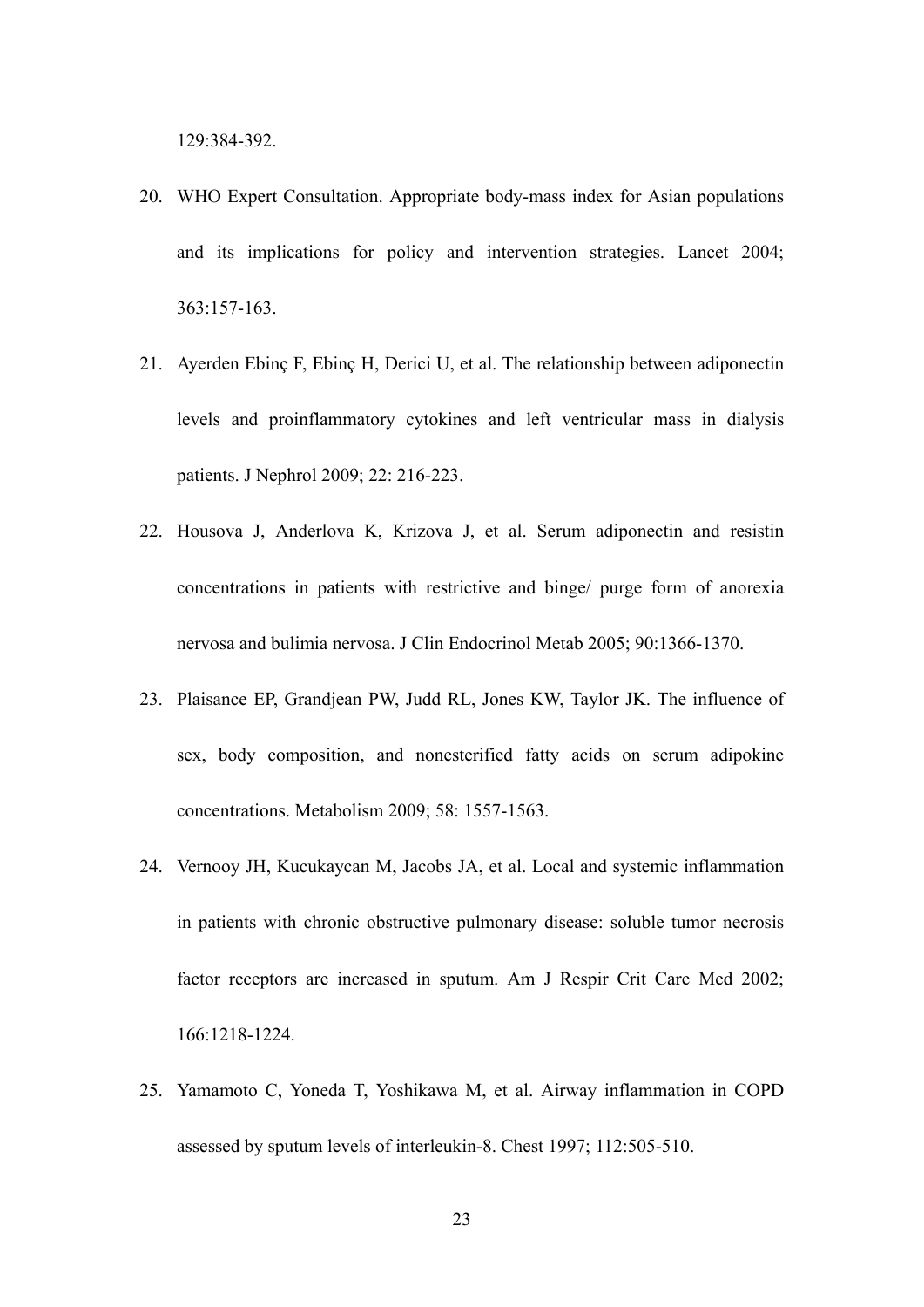- 26. Rutgers SR, Timens W, Kaufmann HF, van der Mark TW, Koëter GH, Postma D S. Comparison of induced sputum with bronchial wash, bronchoalveolar lavage and bronchial biopsies in COPD. Eur Respir J 2000; 15:109-115.
- 27. Higashimoto Y, Iwata T, Okada M, Satoh H, Fukuda K, Tohda Y. Serum biomarkers as predictors of lung function decline in chronic obstructive pulmonary disease. Respir Med 2009; 103:1231-1238.
- 28. Yoshikawa T, Dent G, Ward J, et al. Impaired neutrophil chemotaxis in chronic obstructive pulmonary disease. Am J Respir Crit Care Med 2007;175 :473-9.
- 29. Fietta A, Bersani C, De Rose V, et al. Evaluation of systemic host defense mechanisms in chronic bronchitis. Respiration 1988; 53: 37-43.
- 30. Kobashi C, Urakaze M, Kishida M, et al. Adiponectin inhibits endothelial synthesis of interleukin-8. Circ Res 2005; 97:1245-1252.
- 31. Nan JL, Li JJ, He JG.. C-reactive protein decreases interleukin-8 production in human endothelial progenitor cells by inhibition of p38 MAPK pathway. Chin Med J 2009; 122: 1922-1928.
- 32. Yende S, Waterer GW, Tolley EA, et al. Inflammatory markers are associated with ventilatory limitation and muscle dysfunction in obstructive lung disease in well functioning elderly subjects. Thorax 2006; 61:10-16.
- 33. Pinto-Plata VM, Mullerova H, Toso JF, et al. C-reactive protein in patients with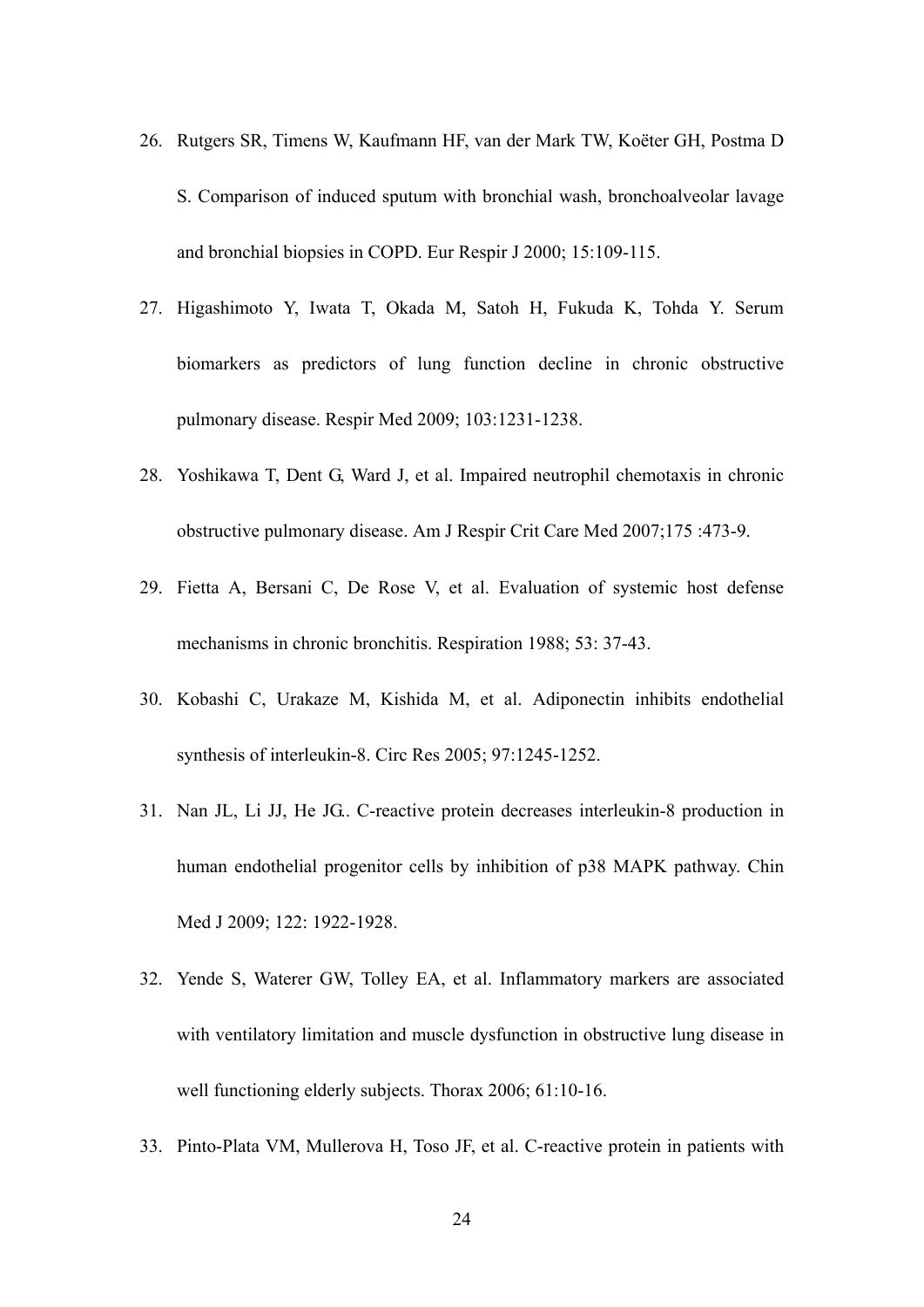COPD, control smokers and non-smokers. Thorax 2006; 61:23-28.

- 34. Kishimoto T. The biology of interleukin-6. Blood 1989; 74: 1-10.
- 35. Camp PG, Coxson HO, Levy RD, et al. Sex differences in emphysema and airway disease in smokers. Chest 2009; 136:1480-1488.
- 36. Wang Y, Lam KS, Yau MH, Xu A. Post-translational modifications of adiponectin: mechanisms and functional inmplications. Biochem J 2008; 409:623-633.
- 37. Leung K-C, Xu A, Craig ME, Martin A, Lam KS, O'Sullivan AJ. Adiponectin isoform distribution in women – relationship to female sex steroids and insulin sensitivity. Metab Clin Exp 2009; 58:239-245.
- 38. Devaraj S, Swarbrick MM, Singh U, Adams-Huet B, Havel PJ, Jialal I. CRP and adiponectin and its oligomers in the metabolic syndrome: evaluation of new laboratory-based biomarkers. Am J Clin Pathol 2008; 129:815-822.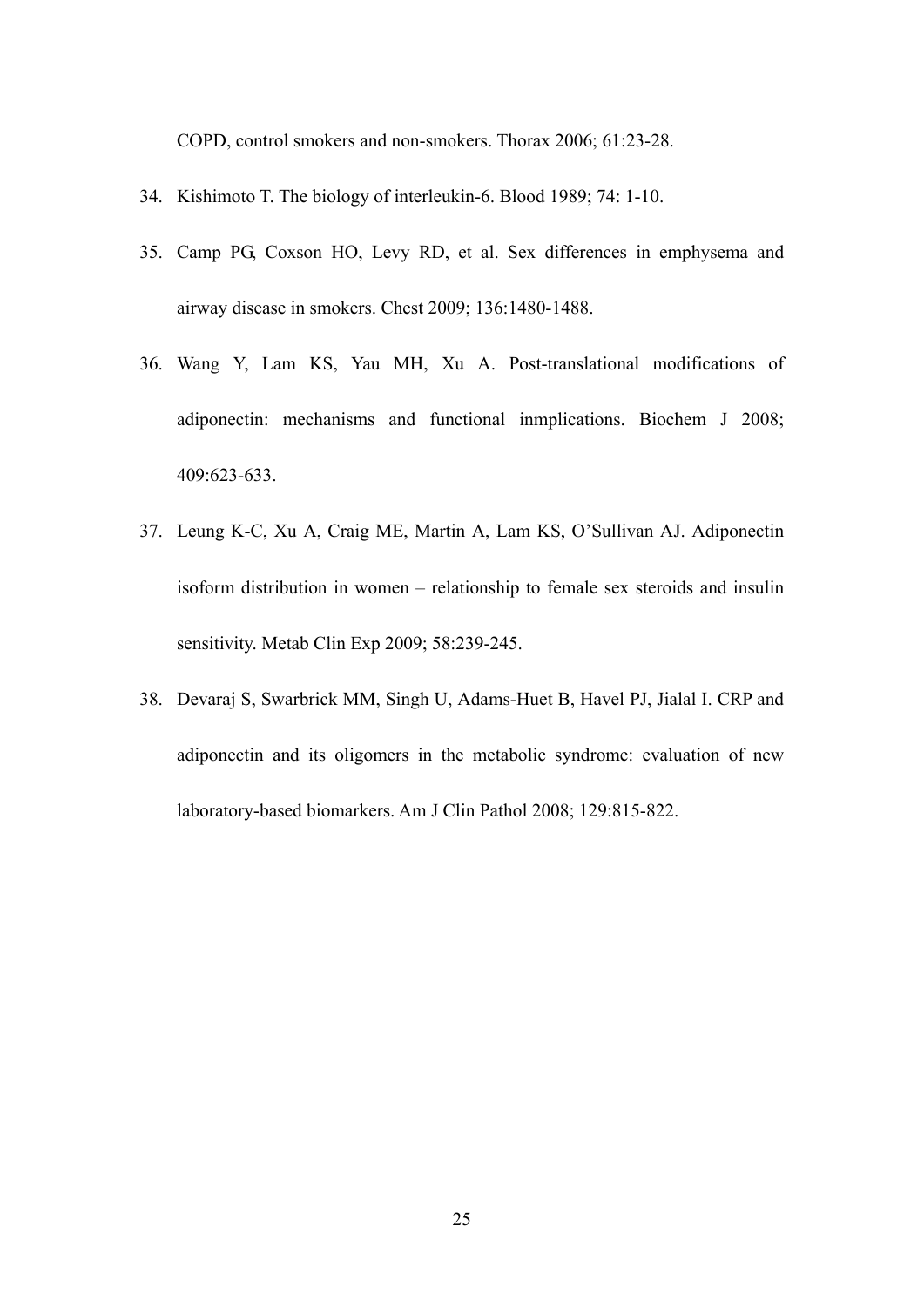|                       |                | Healthy non-smokers Healthy ever-smokers | <b>COPD</b>                       |  |  |
|-----------------------|----------------|------------------------------------------|-----------------------------------|--|--|
|                       | $n = 51$       | $n = 62$                                 | $n = 71$                          |  |  |
| Age                   | $45 \pm 13$    | $56 \pm 15^{#}$                          | $70 \pm 9^{+,1}$                  |  |  |
| Smoking status        | NA             | 31/31                                    | $19/52^{\xi}$                     |  |  |
| (current/ex-smoker)   |                |                                          |                                   |  |  |
| Pack-years smoked     | NA             | $23 \pm 15$                              | $48 \pm 34^{\ddagger}$            |  |  |
| <b>BMI</b>            | $24.6 \pm 3.5$ | $23.7 \pm 3.2$                           | $20.7 \pm 3.7^{\dagger,\ddagger}$ |  |  |
| $FEV1$ % predicted    | $105 \pm 14$   | $102 \pm 15$                             | $37 \pm 13^{+,}$                  |  |  |
| FVC % predicted       | $104 \pm 14$   | $102 \pm 13$                             | $72 \pm 21^{+,1}$                 |  |  |
| FEV <sub>1</sub> /FVC | $81 \pm 5$     | $78 \pm 6^{\#}$                          | $39 \pm 9^{+,1}$                  |  |  |

## **Table 1. Characteristics of study subjects**

Data are expressed as mean ± SD.

 $^{#}p$  < 0.01 between healthy non-smokers and ever-smokers,  $^{+}p$  < 0.001 between healthy non-smokers and COPD patients and  $\frac{1}{p}$  < 0.05 between healthy ever-smokers and COPD patients by either t-test or Mann-Whitney U test.

 $\zeta_p = 0.01$  by Chi-square test with continuity correction.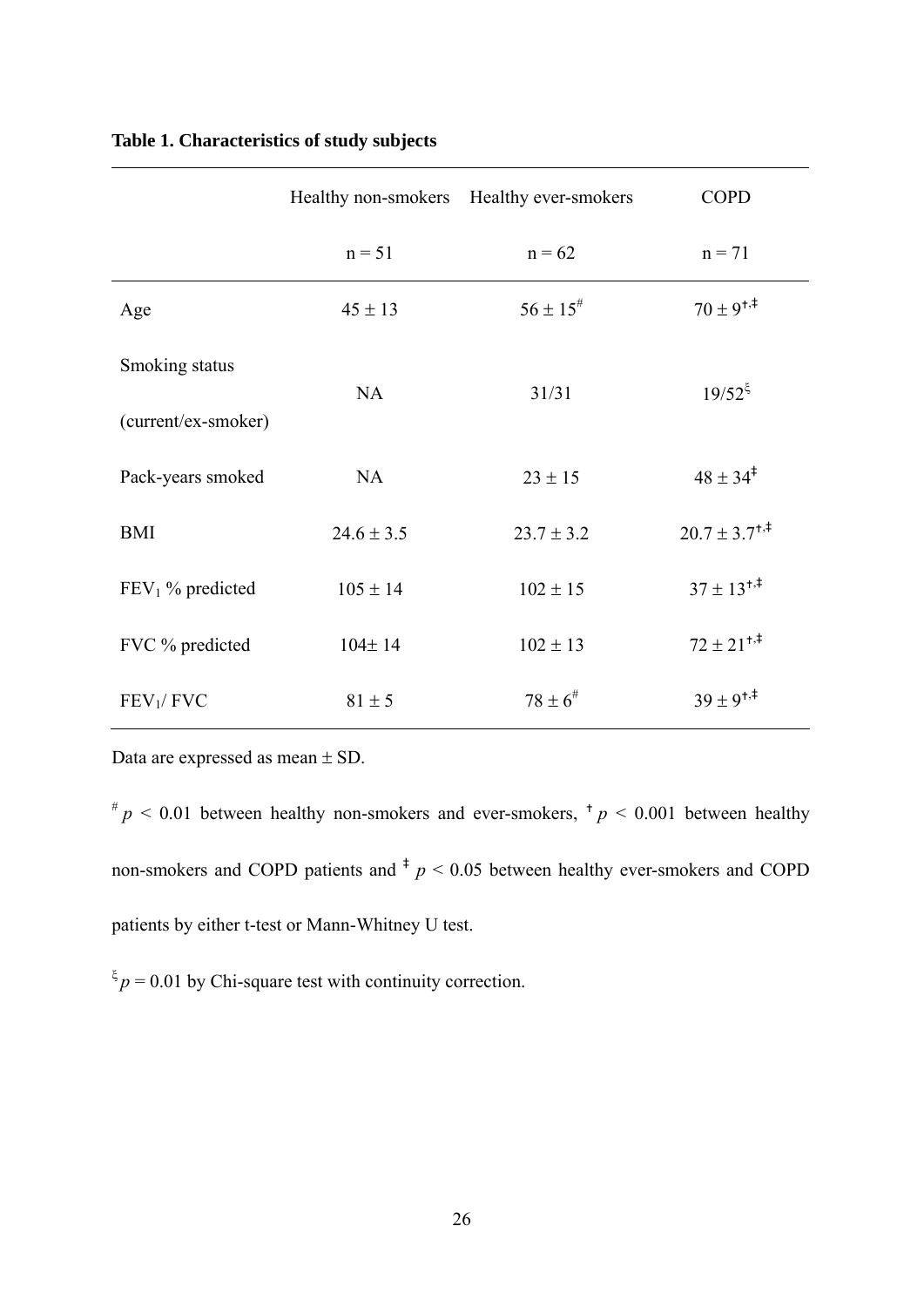|                              | Healthy                        |                                |                                 |  |  |
|------------------------------|--------------------------------|--------------------------------|---------------------------------|--|--|
|                              | non-smokers                    | Healthy ever-smokers           | <b>COPD</b><br>$N = 71$         |  |  |
|                              | $n = 51$                       | $N = 62$                       |                                 |  |  |
| Adiponectin $(\mu g/ml)$     | $1.76(1.34-2.52)$              | $1.90(0.86-2.86)$              | 4.39 $(2.68-6.98)^{+,}$         |  |  |
| IL-6 $(pg/ml)$ (all)         | $<$ 2.40 ( $<$ 2.40-2.78)      | $<$ 2.40 $(<$ 2.40-2.77)       | $4.19(2.67 - 6.40)^{+,}$        |  |  |
| $\geq$ 2.4 <sup>*</sup> only | $n = 18$<br>$2.98(2.75-3.50)$  | $n = 20$<br>$3.09(2.77-3.84)$  | $n = 56$<br>$4.98(3.61 - 8.11)$ |  |  |
| IL-8 $(pg/ml)$ (all)         | $<$ 3.10 ( $<$ 3.10-4.14)      | $13.84 (6.86 - 29.73)^{\#}$    | $7.26(3.63 - 14.25)^{+/-}$      |  |  |
| $\geq 3.1^{\phi}$ only       | $n = 16$<br>$7.50(4.31-12.58)$ | $n = 55$<br>14.64 (8.35-30.42) | $n = 55$<br>$9.92(6.30-17.33)$  |  |  |
| $CRP$ (mg/l)                 | $3.12(2.11-5.71)$              | $3.71(1.97-10.37)$             | $8.75(4.26-40.63)^{+,}$         |  |  |

#### **Table 2. Plasma levels of inflammatory mediators**

Data are expressed as median (IQR).

\* The detection limit for IL-6 was 2.4 pg/ml. There were 33 healthy non-smokers, 42 healthy ever-smokers and 15 COPD patients whose IL-6 was < 2.4 pg/ml.

<sup>φ</sup> The detection limit for IL-8 was 3.1 pg/ml. There were 35 healthy non-smokers, 7 healthy ever-smokers and 16 COPD patients whose IL-8 was < 3.1 pg/ml.

 $\pi^* p$  < 0.01 between healthy non-smokers and ever-smokers,<sup>†</sup>  $p$  < 0.001 between healthy non-smokers and COPD patients and  $\frac{1}{p}$   $\leq$  0.05 between healthy ever-smokers and COPD patients by either t-test or Mann-Whitney U test.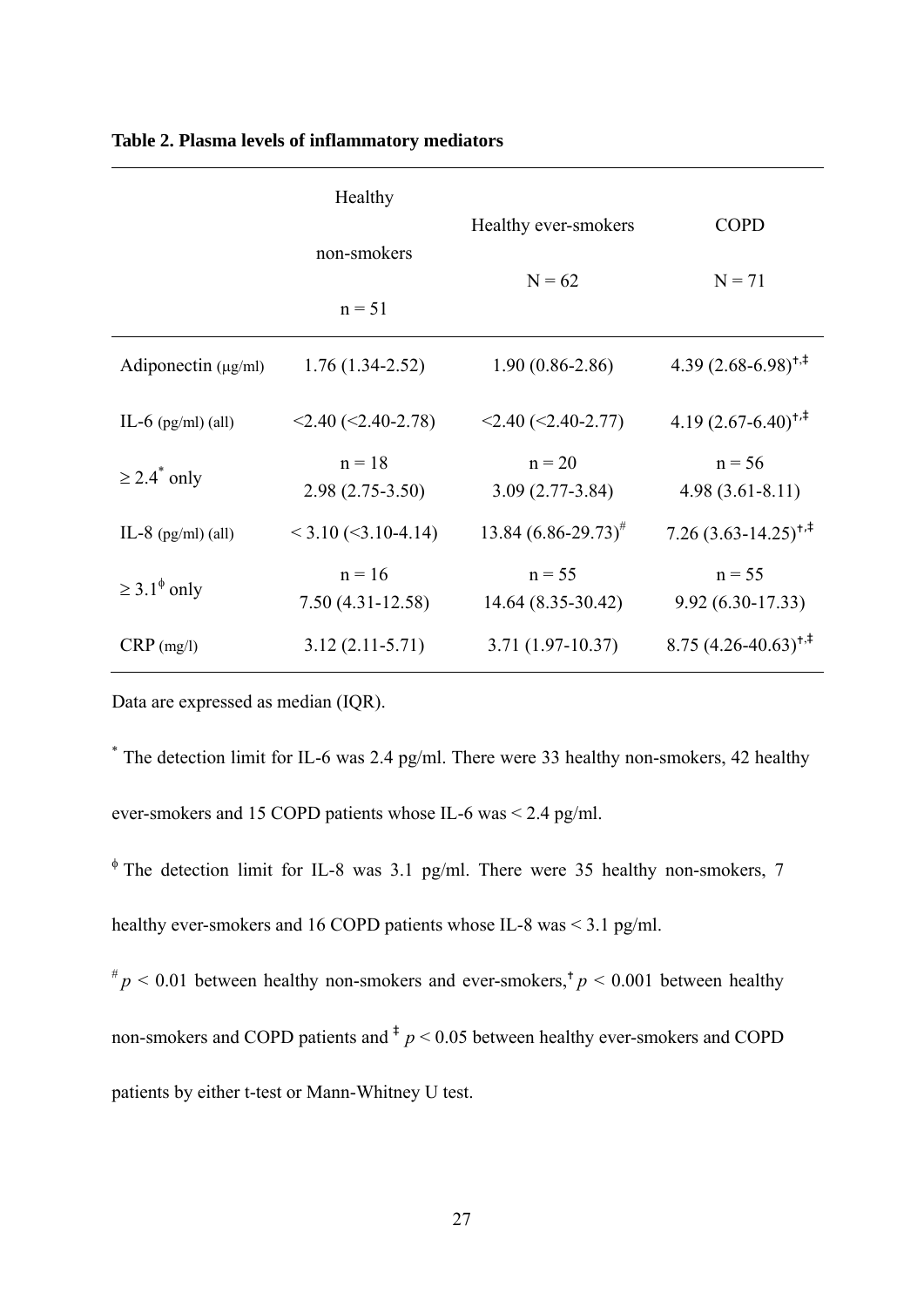**Table 3. Relationship between plasma adiponectin, IL-6, IL-8 or CRP and lung function parameters in ever-smokers with or without COPD (Pearson partial**  correlation)<sup>a</sup>

|                      | Adiponectin            | $IL-6b$      | $IL-8c$   | <b>CRP</b>             |
|----------------------|------------------------|--------------|-----------|------------------------|
| $FEV1(\% predicted)$ | $-0.370***$            | $-0.381$ *** | $0.208^*$ | $-0.303***$            |
| FVC (% predicted)    | $-0.262$ <sup>**</sup> | $-0.189$     | $0.196^*$ | $-0.187$               |
| $FEV1/FVC$ ratio     | $-0.302$ **            | $-0.368$ *** | $0.193*$  | $-0.284$ <sup>**</sup> |

 $p^*$   $p$  < 0.05,  $p^*$   $p$  < 0.01 and  $p^*$   $p$  < 0.001. adjusted for age, BMI, smoking status and

pack-years smoked.

<sup>b</sup>All patients with data on smoking status were included, except 21 with negative IL-6 values.

<sup>c</sup>All patients with data on smoking status were included, except 7 with negative IL-8 values.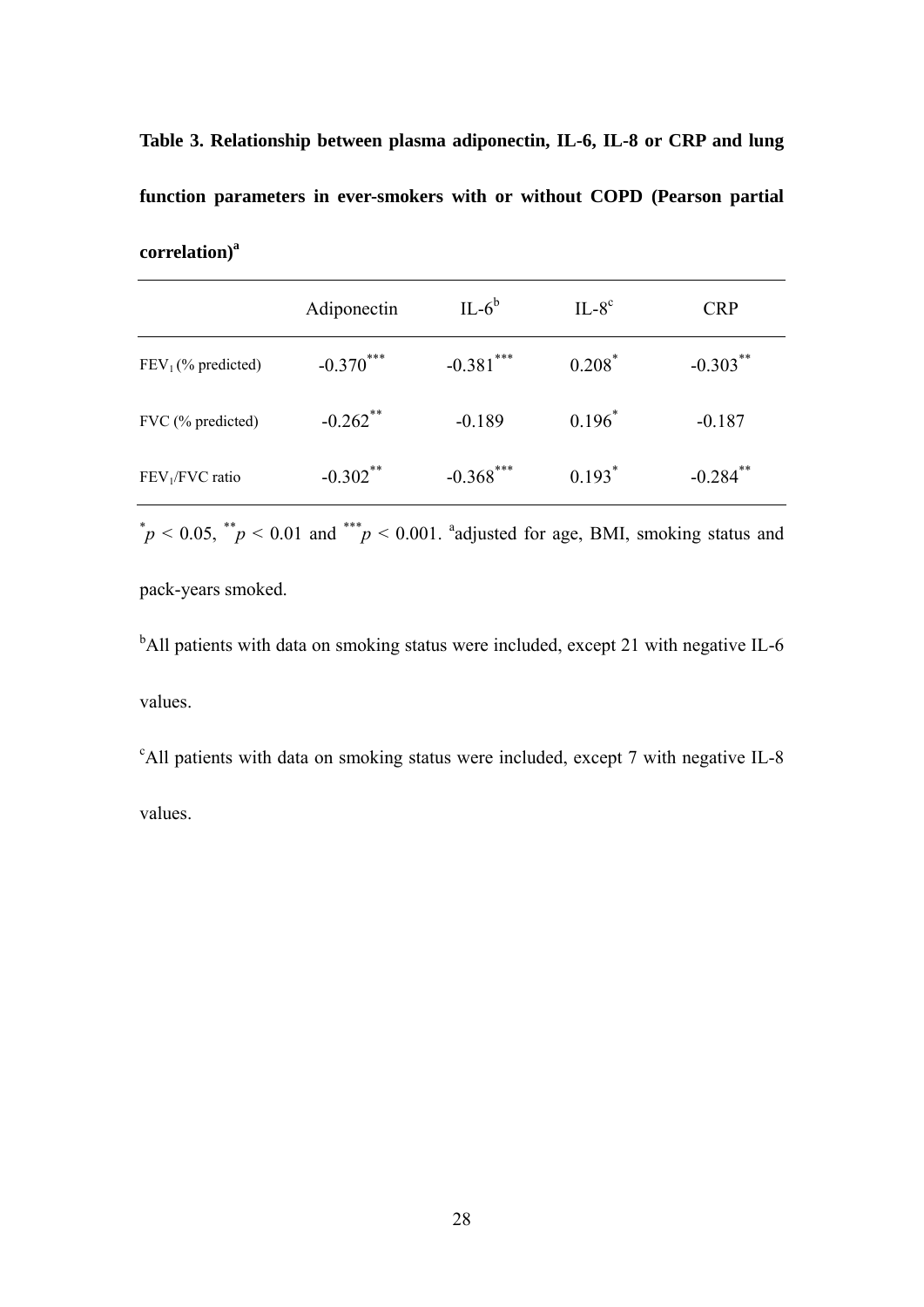|                  | Adiponectin |                 |         | $IL-6a$    |                 |                  | $IL-8b$    |                 |                  | <b>CRP</b> |                 |                  |
|------------------|-------------|-----------------|---------|------------|-----------------|------------------|------------|-----------------|------------------|------------|-----------------|------------------|
|                  | $\beta^\#$  | $\mathrm{SE}^*$ | p       | $\beta^\#$ | $\mathrm{SE}^*$ | $\boldsymbol{p}$ | $\beta^\#$ | $\mathrm{SE}^*$ | $\boldsymbol{p}$ | $\beta^\#$ | $\mathrm{SE}^*$ | $\boldsymbol{p}$ |
| Age              | 0.004       | 0.009           | 0.623   | $-0.002$   | 0.011           | 0.874            | 0.009      | 0.017           | 0.593            | $-0.011$   | 0.024           | 0.639            |
| <b>BMI</b>       | $-0.114$    | 0.02            | < 0.001 | $-0.047$   | 0.024           | 0.058            | $-0.021$   | 0.036           | 0.556            | 0.008      | 0.053           | 0.884            |
| Smoking status   | 0.203       | 0.175           | 0.251   | $-0.121$   | 0.212           | 0.571            | $-0.013$   | 0.320           | 0.968            | $-0.119$   | 0.464           | 0.798            |
| Pack-year smoked | $-0.002$    | 0.002           | 0.436   | 0.003      | 0.003           | 0.218            | 0.002      | 0.004           | 0.669            | 0.002      | 0.006           | 0.687            |
| Disease severity | 0.220       | 0.103           | 0.037   | $-0.183$   | 0.131           | 0.166            | $-0.237$   | 0.189           | 0.215            | 0.210      | 0.273           | 0.444            |

**Table 4. Associations between plasma levels of adiponectin, IL-6, IL-8 or CRP and disease severity in patients with COPD adjusted for age, BMI,** 

**smoking status and pack-years smoked by multiple linear regression analysis** 

#Unstandardized coefficients; \*Standard error

a,b All COPD patients with data on smoking status were included, except 6 with negative IL-6 values and 4 with negative IL-8 values.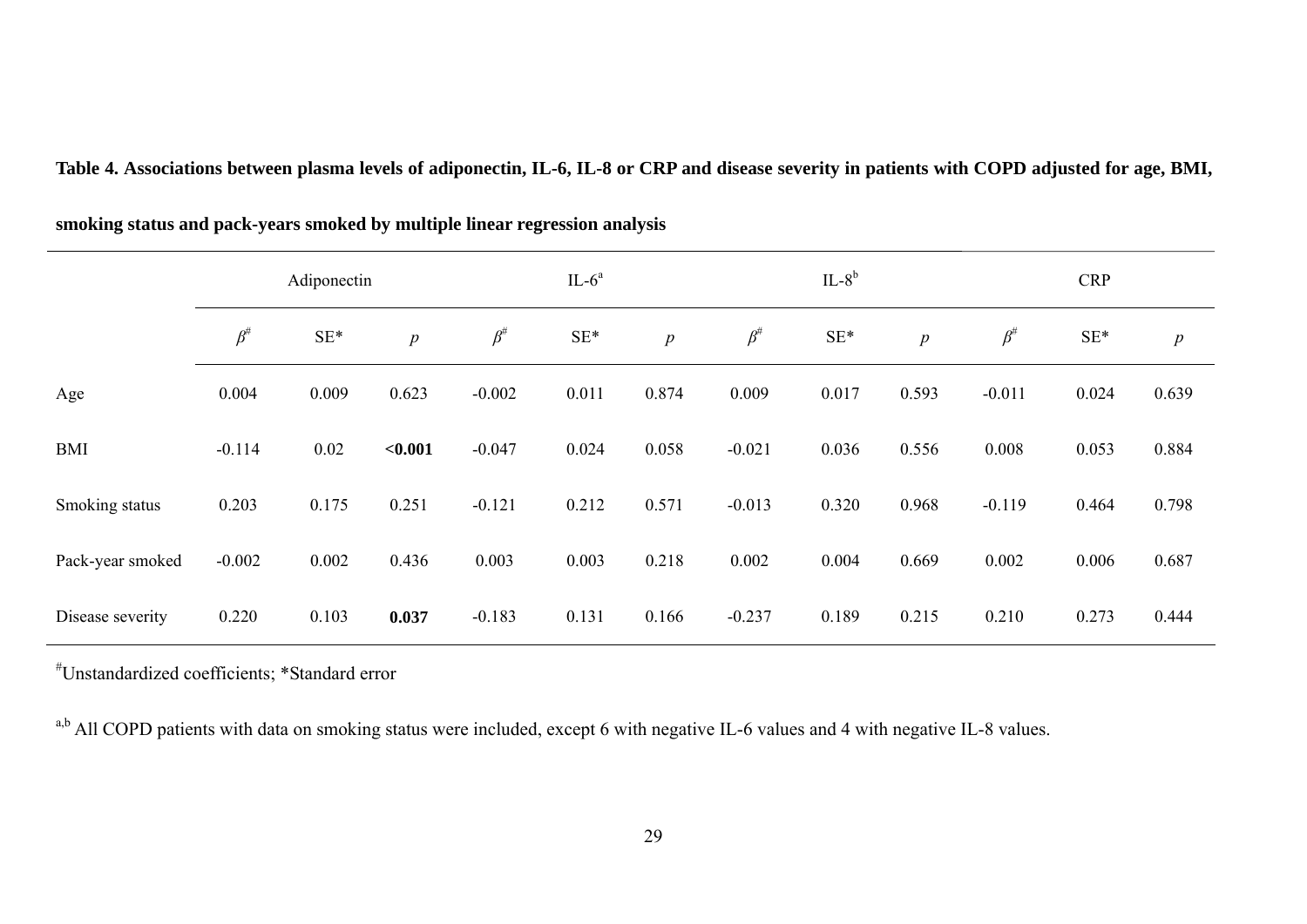**Figure 1** 

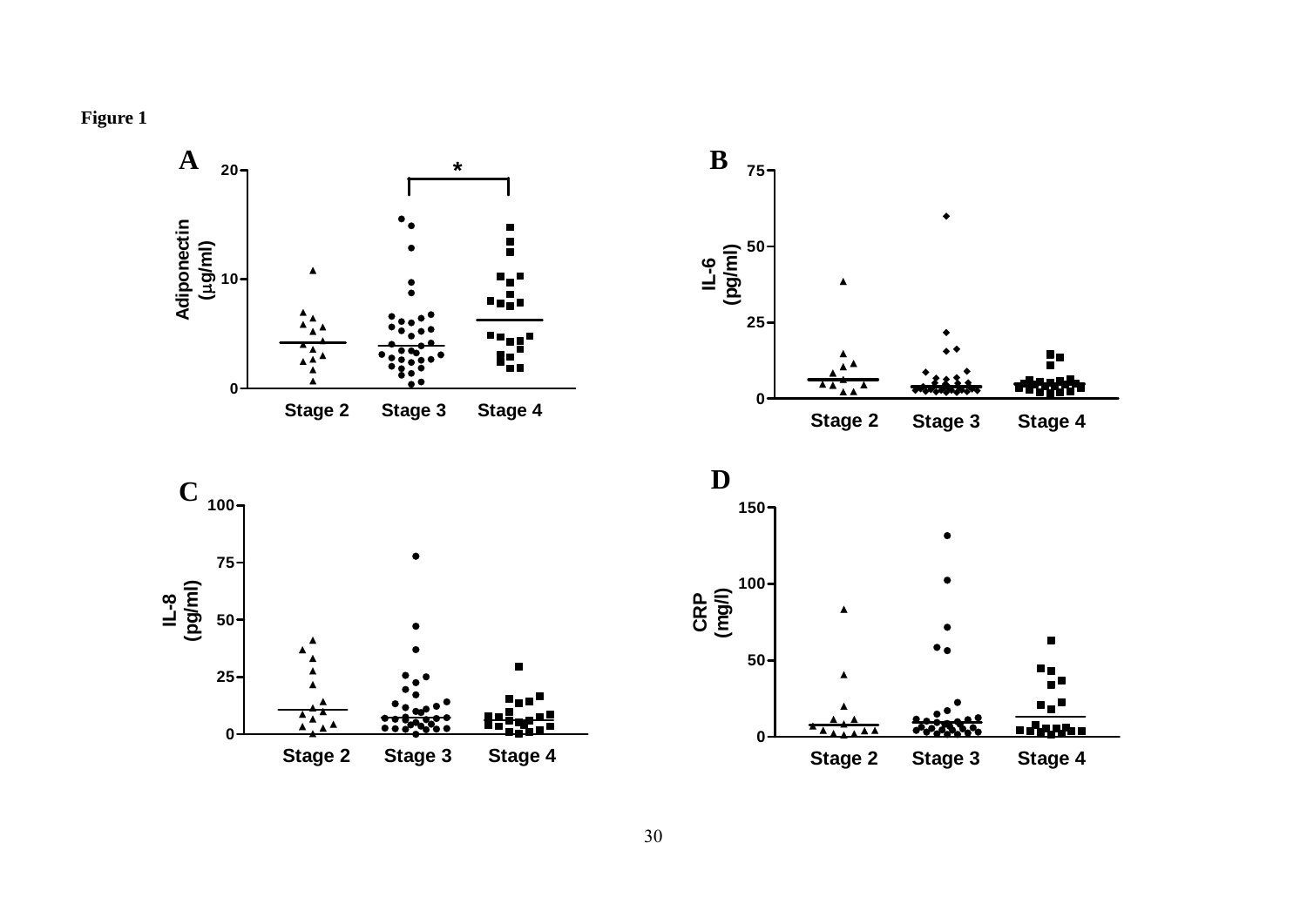

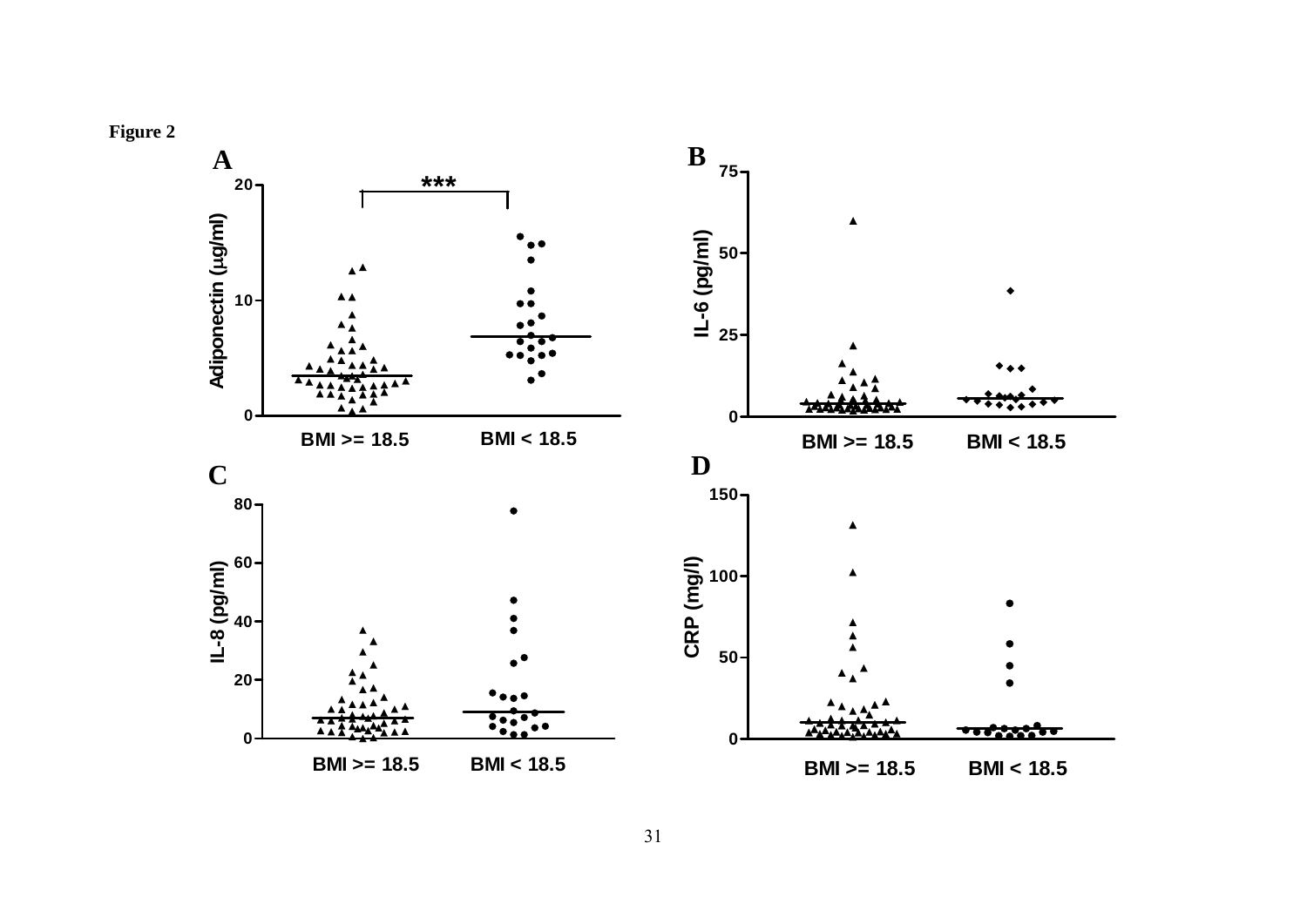#### **Figure legends**

**Figure 1.** Plasma adiponectin, IL-8, IL-6 and CRP levels according to disease severity.

(A) Plasma adiponectin in stage 2, 3, and 4 COPD patients with  $n = 14$ , 35, and 22 respectively.  $p < 0.05$  by Mann-Whitney U test. (B) Plasma IL-6 in stage 2, 3, and 4 COPD patients with  $n = 11, 33,$  and 21 respectively. Three negative values from stage 2, two negative values from stag 3 and one negative values from stage 4 were not included in the plot. (C) Plasma IL-8 in stage 2, 3 and 4 COPD patients with  $n =$ 14, 32, and 21 respectively. Three negative values from stage 3 and one negative value from stage 4 were not included in the plot. (D) Plasma CRP in stage 2, 3 and 4 COPD patients with  $n = 14$ , 35 and 22 respectively). The y-axis of plasma CRP was restricted to 150 mg/l; one subject from stage 2 (251 mg/l), four subjects from stage 3 (196, 373, 411 and 551 mg/l) and three subjects from stage 4 (165, 199 and 414 mg/l) were not shown in the plot. The horizontal line represents median values.

**Figure 2.** Plasma levels of adiponectin, IL-8, IL-6 and CRP according to BMI. (A) Plasma adiponectin in COPD patients with BMI  $\geq$  18.5 kg/m<sup>2</sup> (n = 49) and BMI < 18.5 kg/m<sup>2</sup> (n = 22). \*\*\* *p* < 0.001 between BMI  $\ge$  18.5 kg/m<sup>2</sup> and BMI < 18.5 kg/m<sup>2</sup> by Mann-Whitney U test. (B) Plasma IL-6 in COPD patients with BMI  $\geq 18.5 \text{ kg/m}^2$  $(n = 45)$  and BMI < 18.5 kg/m<sup>2</sup> (n = 20). Four negative values from BMI  $\geq 18.5$  kg/m<sup>2</sup> and two negative values from BMI  $\leq 18.5 \text{ kg/m}^2$  were not included in the plot. (C)